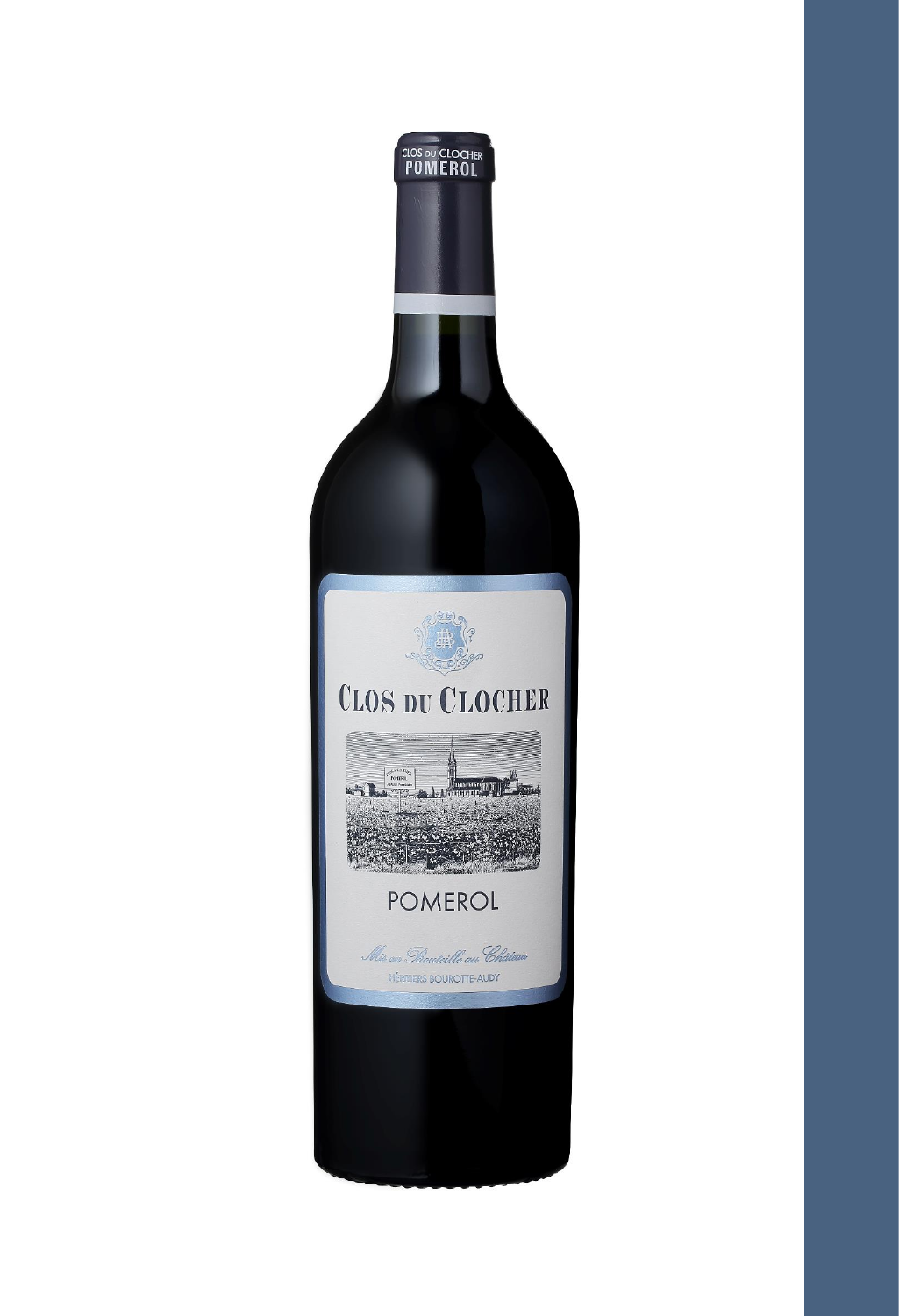## **PRIMEURS CLOS DU CLOCHER**

### **2016**

#### **THE WINE ADVOCATE – Neal Martin , 28 Avril 2017 : 93-95 "***Best potential value: Clos du Clocher, …"*

The 2016 Clos du Clocher is a blend of 79% Merlot and 21% Cabernet Franc, picked 10-17 October at 44 hectoliters per hectare and matured in 65% new oak. This includes some vinification ntégrale. It has a very clean and precise bouquet with pure blackberry, raspberry and cold stone aromas, the oak beautifully integrated. The palate is mediumbodied with fine tannin, with an edginess from start to finish, and saline vein that becomes more evident towards the finish. I love the focus, the intent of this Clos du Clocher, never compromising one iota of finesse from start to finish. Being located smack bang on the plateau has really yielded dividends for this Pomerol and it should age with style over 20, maybe 30 years.

#### **JAMESSUCKLING.COM, Mai 2017 : 94-95**

Very tannic and rich for this wine with lots of velvety tannins and focused fruit. Full and flavorful. Muscular wine.

#### **MYBETTANEDESSEAUVE.FR, 3 mai 2017 : 95**

Vin en puissance, avec de l'élégance et du ressort. Les tannins onctueux et crémeux possèdent ce qu'il faut de fraîcheur en finale. Ce sera, comme d'habitude, un coureur de fond.

#### **WINE DOCTOR – Chris Kissack, Avril 2017 : 95-97**

This is the domaine of Jean-Baptiste Bourotte, and is sourced from vines in a good position on the plateau. It is a jet-black wine, with a thin crimson rim, looking pretty impressive. The nose is just stunning, hugely expressive, with a very pure and intense essence of black cherry and damson, as well as smoke and charcoal. The palate is fresh, pure, polished and concentrated, but also reposed, elegant, generous and welcoming, with a firm underpinning of ripe, well-formed tannins, and supremely fresh acidity. A rather firm, broad, structured finish, with great grip and potential. This is a superb Clos du Clocher, one of the best I have tasted for sure, probably *the* best. That tannic structure is quite something.

#### **VINUM EXTRA BORDEAUX 2017 SUPPLEMENT– Guide 2016 - Rolf Bichsel, Juin 2017 : 19**

Stunning aromatic complexity, a dense and majestic structure, with first-class, seamlessly tightly knit tannins without a hint of harshness, and a finish that goes on and on; perfect and yet inspired style, absolute sophistication, the best wine we have ever tasted from this estate. 2025 to 2040

#### **THE WINE ENTHUSIAST – Roger Voss, Avril 2017: 93**

The tannins here are almost southern in their dusty character, structured and dense, yet at the same time the wine is ripe and fruity. It will be an impressive Wine. [Barrel Sample]

#### **BORDEAUX TOTAL - André Kunz, René Gabriel, Mai 2017 : 18**

Kräftiges, süsses Bouquet, Cassis, Holunder, Kreide, fein Lakritze. Dichter, samtener Gaumen mit kräftiger, süsser Frucht, viel feinem Tannin, fein opulenter Struktur, vielfältiger Aromatik, langer, frischer Abgang.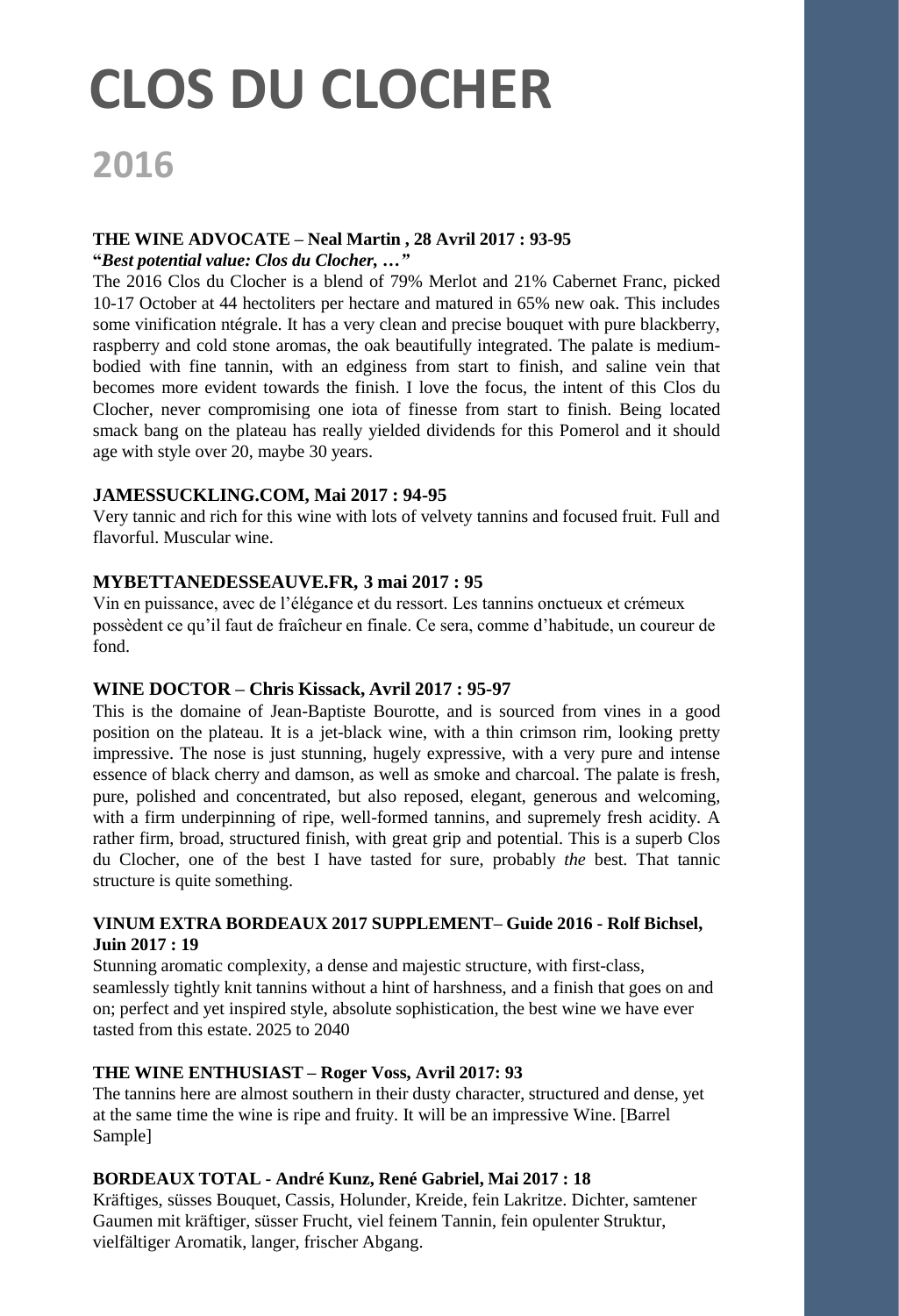### **2016**

#### **VINOUS MEDIA – Antonio Galloni, Avril 2017 : 90-93**

The 2016 Clos du Clocher is bold in style. Black cherry, plum, licorice, sweet spices and new oak flesh out in the glass. Racy and succulent to the core, Clos du Clocher captures all the radiance of the vintage in its flamboyant personality. This is a dense, opulent style and yet the 2016 has fabulous staying power.

#### **LE POINT N° 2332– Jacques Dupont, 18 mai 2017 : 16,5/17 - COUP DE CŒUR**

Epices douces, fruits noirs, bouche délicate, fraîche, ample, tanins suaves, long, fin, finale soyeuse.

 $Q = 2022 G = 15$ 

#### **GAULTMILLAU.FR, 28 avril 2017 : 16-18**

Epicé, fumé, boisé/grillé. Très beau toucher de bouche, crémeux, juteux avec des tanins veloutés. Une belle

expression de fruits noirs en finale sur une densité aérienne.

#### **JEAN-MARC QUARIN, 30 mars 2017 : 93**

Couleur intense et pourpre. Nez fin, au fruité mûr. Très belle entrée en bouche moelleuse. Le vin se développe lentement sur un corps caressant et fondant, avec du goût et une très belle finale séveuse, à la tannicité enveloppée. C'est très bon.

#### **LA REVUE DU VIN DE France – Guide Vert 2018 et parution n°611 Mai 2017 : 16,5**

Ce vignoble de plateau dominé par l'argile supporte bien les millésimes de grosse chaleur comme 2016. S'il compte 30% de cabernet France, il n'en rentre que 25 dans l'assemblage. Cela donne un vin de caractère grâce aussi à l'âge des vignes (de 30 à 60 ans). L'extraction est douce pour compenser le terroir qui engendre des vins assez costauds. Dense, serré et puissant, 2016 est dans cette veine.

#### **DECANTER – Jane Anson, 21 avril 2017 : 92**

A lovely vibrant purple, the Cabernet Franc really comes through very strongly, with an impression of tight cassis, blackberry leaf, tobacco, curling woodsmoke and violet.Beautifully precise and focussed, I love the fresh seam running through it

#### **THE WINE CELLAR INSIDER – Jeff Leve, Avril 2017 : 91-93**

Silky, soft, polished plums, earth and cocoa with supple textures and a tasty, plummy finish.

#### **TERRE DE VINS, Mai-Juin 2017 : 17**

Epicé, fumé, boisé/grillé. Très beau toucher de bouche, crémeux, juteux avec des tanins veloutés. Une belle expression de fruits noirs en finale sur une densité aérienne.

#### **ANTHOCYANES, - Yohan Castaing, Avril 2017 : 16-18**

Epicé, fumé, beau boisé pour un vin au toucher de bouche crémeux, juteux avec des tanins veloutés. Un bel ensemble pour une finale aérienne.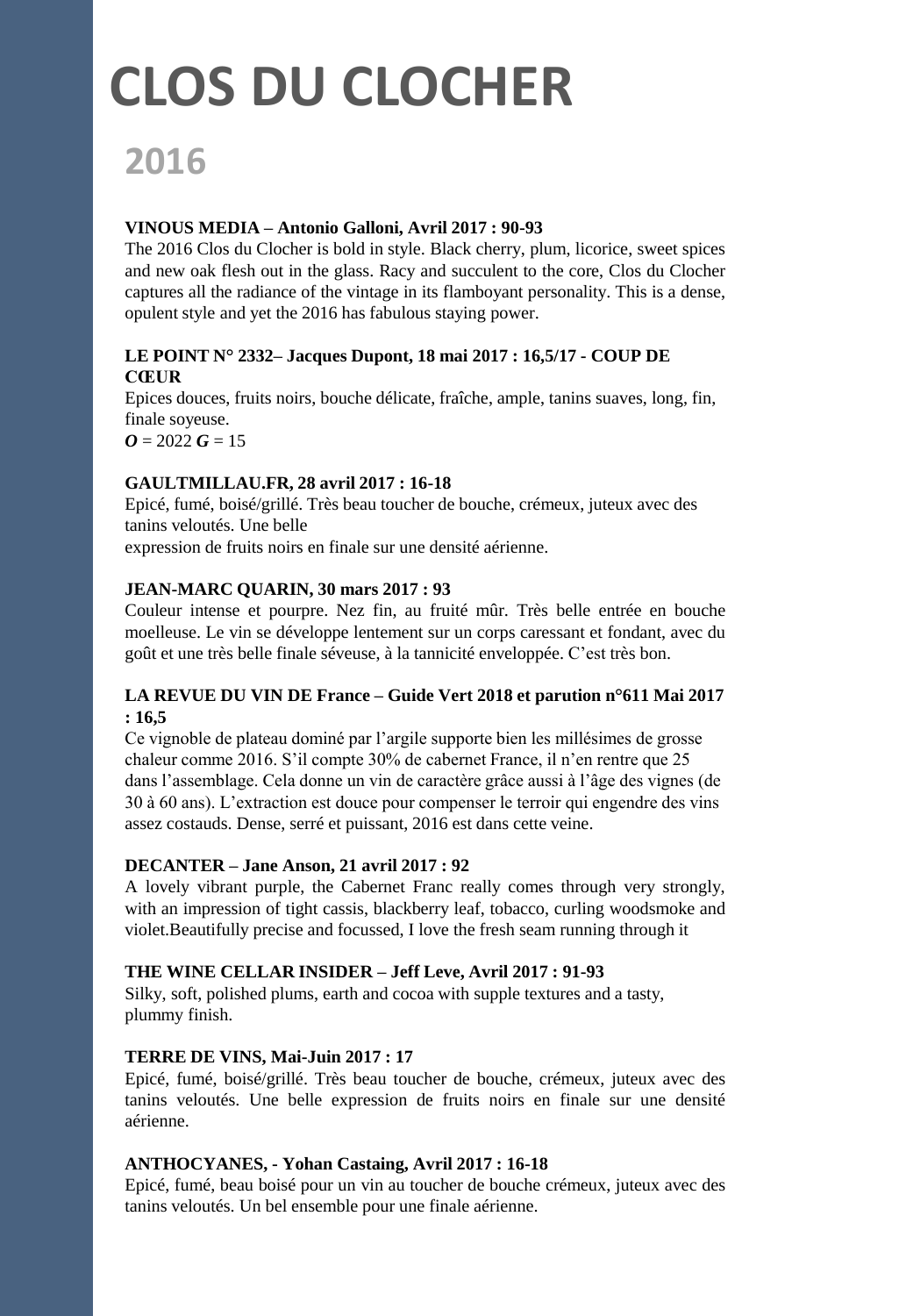## **PRIMEURS CLOS DU CLOCHER**

### **2016**

#### **JEANNIE CHO LEE, Avril 2017 : 91**

A lovely Pomerol with minerality as well as dark berry fruit and spices. A delicious Pomerol from a 4.6- hectare vineyard. The 70% Merlot comes through on this wine with juicy fleshy, plummy fruit which is well supported by acidity. Moderately long finish.

#### **JANCISROBINSON.COM, 12 avril 2017 : 16**

Dense, lifted aromas. Then a very dry palate. Ambitious but may just be a little lacking juice. Sour end. Drink 2025-2040

#### **VVWINE.CH – Adrian Van Velsen, 4 avril 2017 : 92**

Sehr expressive Nase, viele Gewürze, dunkle Frucht, Anflüge von Schwarztee und geröstetem Kaffee, florale Noten, sehr schöne Komplexität. Schlanker Auftakt, dann breitet sich der Wein aus, sehr feine Gerbstoffe, gut dosierte Saüre, diese verleihe dem Weine eine sehr gute Struktur, die Frucht ist knackig, schwankt zwischen roten und dunkle Beeren. Sehr schöner Abgang, endet stimmig auf Brombeeren. Gelungen, klar, trinkanimierend. Wird früh Spass machen, kann reifen. 2023-2036

#### **EXTRAPRIMA –Thomas Boxberger-Von Schaabner, 20 avril 2017 : 91-93**

Dunkle Farbe, viskos. Offene Nase mit feiner Cabernet Franc-Würze, tief und stimmig. Dicht am Gaumen, mit viel Stoff und Kraft, satte Extraktion mit etwas stumpfen,dicht verwobenen Gerbstoffen. Roh, bremst, braucht Zeit.

#### **SPIRALCELLAR.COM – Tim Atkin – Special Report Preview, Bordeaux 2016, Avril 2017 : 90**

#### **FALSTAFF.DE - Peter Moser & Ulrich Sautter, 24 mai 2017: 93**

Tiefdunkles Rubingranat, opaker Kern, violette Reflexe, zarte Randaufhellung, reife Kirschen, frische schwarze Waldbeeren, zart nach Lakritze, ein Hauch von Steinobst unterlegt. Kraftvoll, schokoladig, wirkt opulent, präsente Tannine, etwas bitterschokoladig im Abgang, süßer Nachhall, ein Hauch von Vintage Port im Finale.

#### **WEINVERSTAND EXTRA BORDEAUX 2016 - Ulrich Sauter, 19 mai 2017 : 91- 93**

Verschlossene Kirschfrucht, auch etwas pfeffrig. Nicht extrem komplex, aber klar und frisch. Am Gaumen ölig ansetzend, deutlich viskos, dann trocken stoffig, festes Tannin mittlerer Körnung, gute Saftigkeit und eine mittelgewichtige Abgangsfrucht. Die letzte Frische und die letzt Schlifffehlen, ansonsten ein solider Wein.

#### **BERNARDBURTHSCHY.COM - Bernard Burthschy, juin 2017 : 16,5**

La robe est sombre et le vin est souple, charmant, suave, avec une belle matière généreuse. Il a été élaboré avec 70% de merlot et 30% de cabernet-sauvignon. 3-8 ans.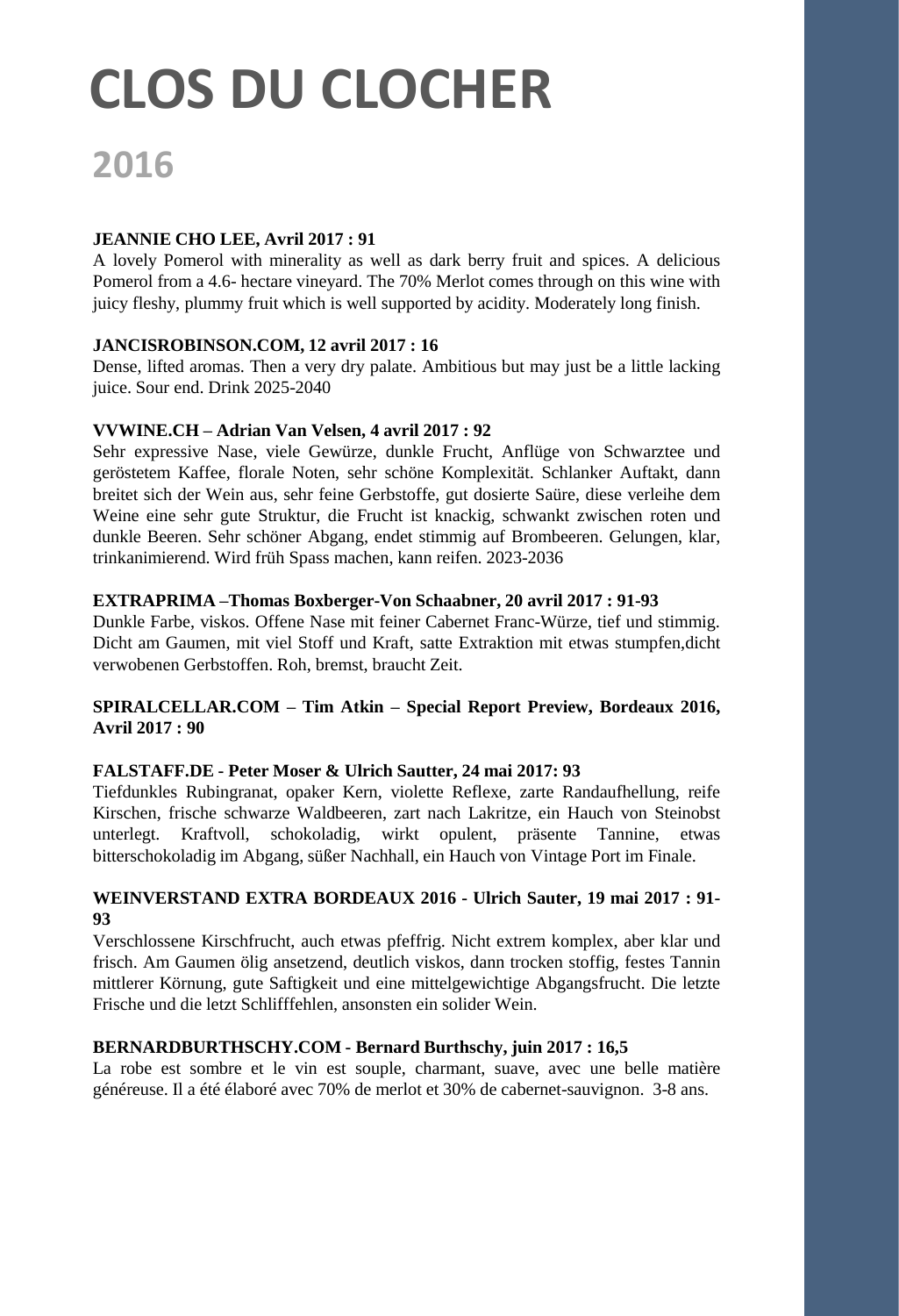## **PRIMEURS CLOS DU CLOCHER**

## **2015**

#### **THE WINE ADVOCATE –Lisa Perrotti-Brown, 21 Febr. 2018 : 93**

Composed of 70% Merlot and 30% Cabernet Franc coming mainly from clay soils on the plateau and aged for one year in oak, 65% new, the 2015 Clos du Clocher springs forth with profound notes of crushed blackberries, black cherries and blueberry compote plus touches of iron ore, bouquet garni, beef drippings and black soil. Medium to full-bodied, rich and concentrated in the mouth, it fills the palate with generous black and blue fruits, supported by firm, grainy tannins and seamless freshness, finishing with persistent minerally notes.

#### **JAMESSUCKLING.COM – 02 février 2018 : 96**

Wild violets and blueberries meld with earthy, almost truffle-like aromas. The palate is a powerhouse of ripe-plum, dark-cherry and blueberry flavors cast amid sturdy, powerful, long tannins. Finishes fresh and vivid. A standout wine. Try from 2023.

#### **YVES BECK, Janvier 2018 : 92**

Rouge grenat intense aux reflets violets. Bouquet intense marqué par des notes de baies noires et d'épices. Je relève également du bois de réglisse, des mûres, un peu de lard fumé et des notes calcaires. Attaque friande et crémeuse. Au palais le vin est charmant et doté d'une bonne structure. Les tannins sont compacts et se révèlent lentement. Ils sont de pair avec la structure. Finale fruitée, un peu rustique mais persistante. 2019-2035

#### **LA REVUE DU VIN DE FRANCE – N° 614, Septembre 2017: 17**

Sombre, très concentré, ce vin exubérant semble marqué par la vinification intégrale, avec beaucoup d'ampleur en attaque et un fruit réglissé immédiatement séducteur. Il surprend par la profondeur tannique et le sérieux de la deuxième partie de bouche.

#### **JAMESSUCKLING.COM - 23 mars 2016 : 95-96**

This is massive with so much ripe fruit and velvety tannins, yet it manages to remain fresh and balanced. Full body, round texture and a long finish. Best ever from here*.*

#### **JEAN-MARC QUARIN – Carnet n° 78, Avril 2016 : 17**

#### Ma meilleure note donnée à ce cru en primeurs. Nouvel Outsider

Clos du Clocher réussit l'exploit avec ce millésime de se mettre au niveau des vins du plateau, une introduction dans l'élite très rare à Pomerol. Couleur sombre, intense et profonde. Nez très fruité, crémeux, fin, pur, épicé et profond. Entrée en bouche moelleuse puis le vin se développe très raffiné au toucher, nuance dans ses appuis, il évolue pourtant ascendant vers une longue finale complexe, parfumée au grain de tannin fin. C'est superbe.

#### **VINUM – Bordeaux 2015 – VINUM EXTRA, Mai 2016: 18**

Sélection « Absolute Klasse Best of 2015 »

Einmal mehr die absolute Klasse : von immenser, kompromissloser Dichte, grosser Länge, mit langem, feinwürzigem Finale ; superb, für die Ewigkeit gebaut.

#### **BXTOTAL.COM – René GABRIEL, Avril 2016: 18**

Tiefes Purpur, satt in der Mitte, Granatschimmer am Rand. Erstaunlich süss, Amarenakirschen und rote Pflaumen, dahinter etwas Vanillin. Im Gaumen stoffig mit gut stützender Säure, scheint moderner vinifiziert worden zu sein als früher. Gutes Potential.  $2024 - 2040$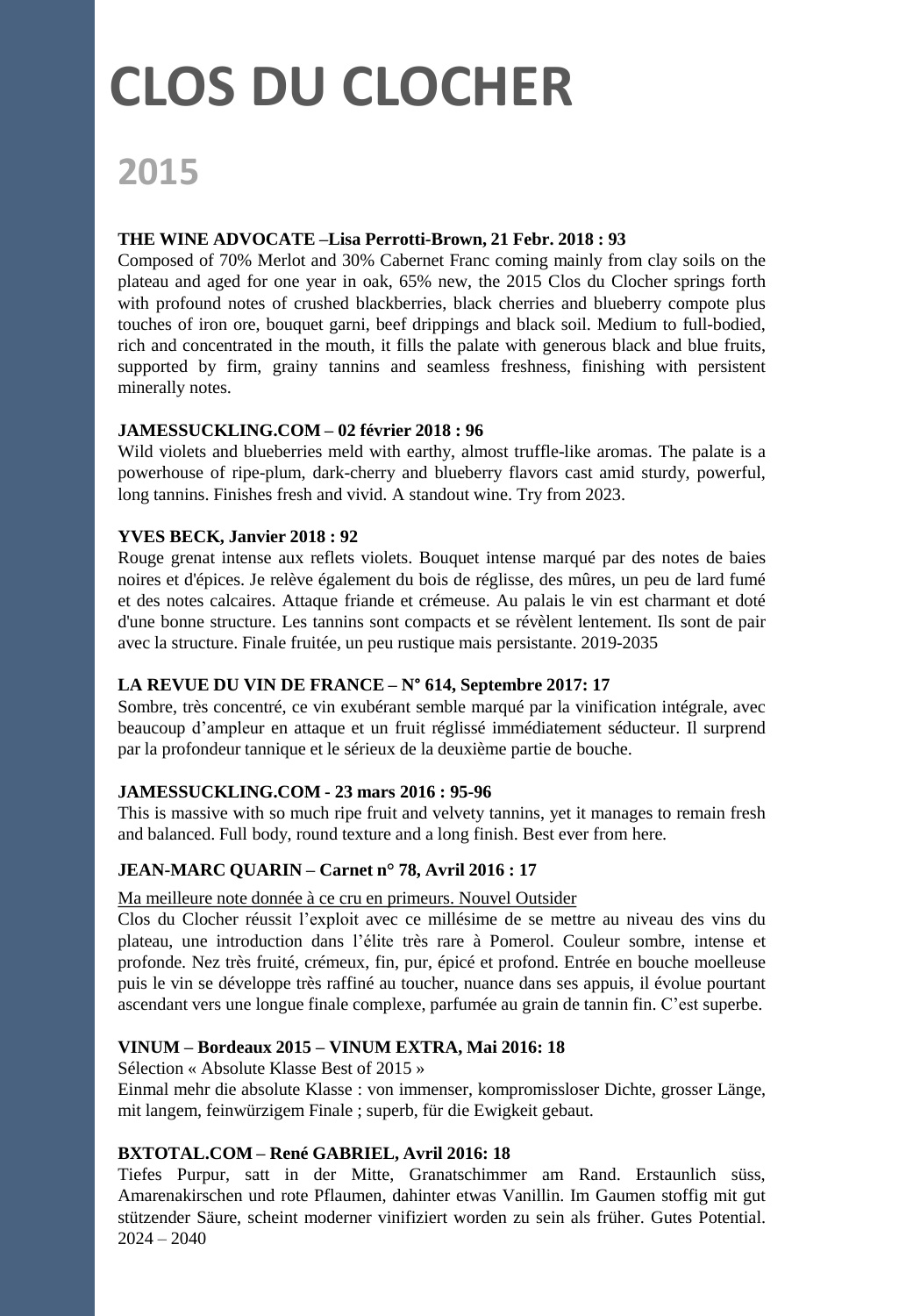### **2015**

#### **VINOUS MEDIA – Antonio GALLONI, Février 2018 : 90**

The 2015 Clos du Clocher is a powerful, unctuous Pomerol. Black fruit, chocolate, leather and licorice are some of the signatures. The 2015 is not especially refined nor subtle, but it has turned out to be a bit more complete than the barrel sample suggested

#### **BECKUSTATOR – Yves BECK, Avril 2016: 92-94**

Rouge grenat violacé. Bouquet expressif et épicé avec des notes de fruits noirs tels que cassis et de la réglisse. Attaque suave, élégante et agréable. Le vin a beaucoup du charme et de la race, grâce à une structure vive. Les tannins sont granuleux et tentent de rivaliser avec l'acidité. Il faudra un peu de temps pour que le vin s'équilibre. Finale fruitée. Bravo! 2022-2038

#### **THE WINE CELLAR INSIDER – Jeff LEVE, 27 avril 2015: 94**

Silky and long with truffles, black cherry, soft, polished tannins and a refined, elegant, silky, chocolate and ripe, sweet, juicy plum finish. Yes, I like this wine.

#### **TERRE DE VINS, Mai-Juin 2016: 17-17,5**

Un très beau vin, le nez paré de notes florales et fumées, le jus généreux tenu par une trame tanique tissée fin, la finale complexe sur de beaux amers.

#### **TASTINGBOOK, Markus DEL MONEGO, 12 avril 2016: 91**

Dark purple red with violet hue and black core. Opulent nose, initially slightly closed, but opening up well. On the palate well structured with firm tannins, restrained fruit, closed character and good length.

#### **THE WINE PATRIOT – Juin 2016: 94**

#### **DECANTER - James LAWTHER MW, 19 avril 2016: 90**

Dark, dense and opulent, showing lovely depth of ripe fruit. Oak and winemaking a touch present. Tight, firm structure. Good potential. Drink: 2022-2032

#### **LEFIGAROVIN.FR – Bernard BURTSCHY, 2 mai 2016: 16**

Le merlot affiche une belle maturité avec ses arômes de café, les tannins sont encore bien marqués. Un vin ample et généreux, mais un peu sec sur les tannins. 70% merlot, 30% cabernet-franc. 3-8 ans.

#### **LE POINT SUPPLEMENT – Le Guide de Jacques DUPONT – 19 mai 2016: 16**

Expressif, réglisse, dense suie, tanins serres, sapide, noyau, long, note amère agréable.  $Q = 2022$  G = 15 ans

#### **VERTDEVIN.COM, 24 mai 2016: 16**

Le nez est fruité, intense, aromatique et relativement gourmand. On y retrouve des notes de crème de mûre, de myrtille et plus légèrement de cassis, de fleurs associées à des touches de chocolat ainsi qu'à une discrète note d'épices douces. La bouche est fruitée, soyeuse, bien structurée et offre de la fraicheur, un côté sanguin, un grain fin ainsi qu'une certaine tension. En bouche ce vin exprime des notes de cerise noire, de prune Quetsche et plus légèrement de crème de myrtille associées à une pointe de fleurs (violette, rose) ainsi qu'à de fines touches de Zan, de tabac blond ainsi qu'à un discret boisé

#### **JANCIS ROBINSON.COM, 3 avril 2016 : 16**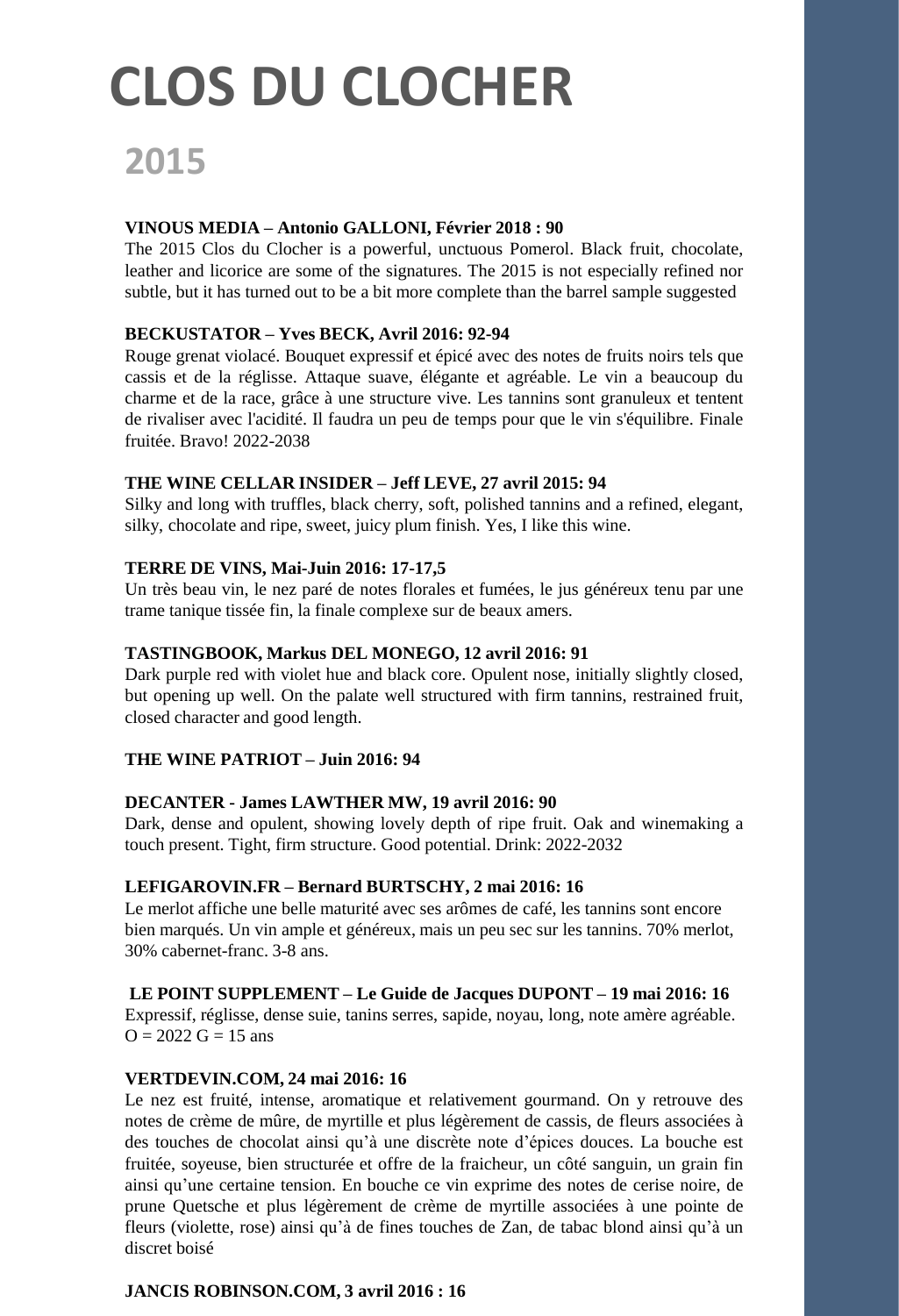### **2014**

#### **LE GUIDE HACHETTE DES VINS 2018 :**

… Le merlot (75%) et le cabernet franc ont engendré un 2014 représentatif de l'appellation et du millésime. Le bouquet, très fin, mêle le fruit mûr à un boisé épicé et vanillé. Le palais chaleureux et équilibré par des tanins jeunes et frais qui permettront à cette bouteille de bien vieillir.

#### **LE GUIDE DES MEILLEURS VINS DE France EDITION 2018 – La Revue du Vin de France, Parution Eté 2017 : 15,50** Coup de de l'année

Expression charnue, pleine, franche, d'une cerise noire assez massive, ponctuée de notes de viande fraîche. Son assise tannique devrait lui permettre de bien évoluer.

#### **VERT DE VIN, Printemps 2017 : 16+**

The nose is relatively aromatic, fine and elegant. It reveals notes of cassis, sour cherry and slight notes of plum, crushed wild strawberries combined with hints of black chocolate / cocoa, za, cardamon and woody hints.The mouth is fruity, mineral, wellbalanced, racy, elegant, relatively gourmande and offers a fine juiciness, finesse, a good definition and a good matter. In the mouth this wine expresses notes of crushed blackberry, cassis and slight notes of plum, wild strawberry associated with small touches of dark chocolate, caramelized oak as well as a discreet hint of cardamon. Tannins are fine and well-built. Good length and persistence. A beautiful wine!

#### **RAPPORT JAMES SUKLING, Février 2017 : 91**

Juicy and rich with lots of earth character, a full body and a chewy finish. Dense and layered. Better in 2020.

#### **YVESBECK.VIN – Février 2017 : 90**

Rouge rubis aux reflets grenats. Bouquet complexe de bonne intensité. Notes de fruits rouges telles que framboise mais également cerise et menthe. Attaque équilibrée et fruitée. Le corps est de bonne intensité et est parfaitement soutenu par des tannins bien intégrés qui se révèlent en fin de bouche. Ils vont encore s'assouplir mais sont prometteurs et garantissent une bonne évolution. La structure porte idéalement le fruit jusqu'en fin de bouche et octroie de la fraîcheur. Un vin à suivre. Bravo 2018-2029

#### **WINE ADVOCATE, Neal Martin, 31 mars 2017 : 93**

The 2014 Clos du Clocher comes from vines located on Pomerol's central plateau and has seen an upswing in quality under Jean-Baptiste Bourrotte, who now has a brand new winery at his disposal out on the fringe of Catusseau. The wine has an elegant bouquet with subtle traces of dried blood and truffle oil infusing the red and black fruit. The palate is medium-bodied with fine tannin and crisp acidity. There is a tangible harmony and sense of composure that pervades this Pomerol from start to finish, to wit, a sophisticated Clos du Clocher. I would single out the precision on the finish that elevates this above some of its peers. My advice: don't ignore this gem. Tasted twice with consistent notes

#### **VINOUS MEDIA, Antonio Galloni, February 2017: 91**

The 2014 Clos du Clocher is a rich, intense wine that needs time to come together. There is plenty of depth in the fruit, yet the tannins remain incisive. Smoke, tobacco and grilled herbs lend aromatic nuance to the bold, dark finish. Tasted two times,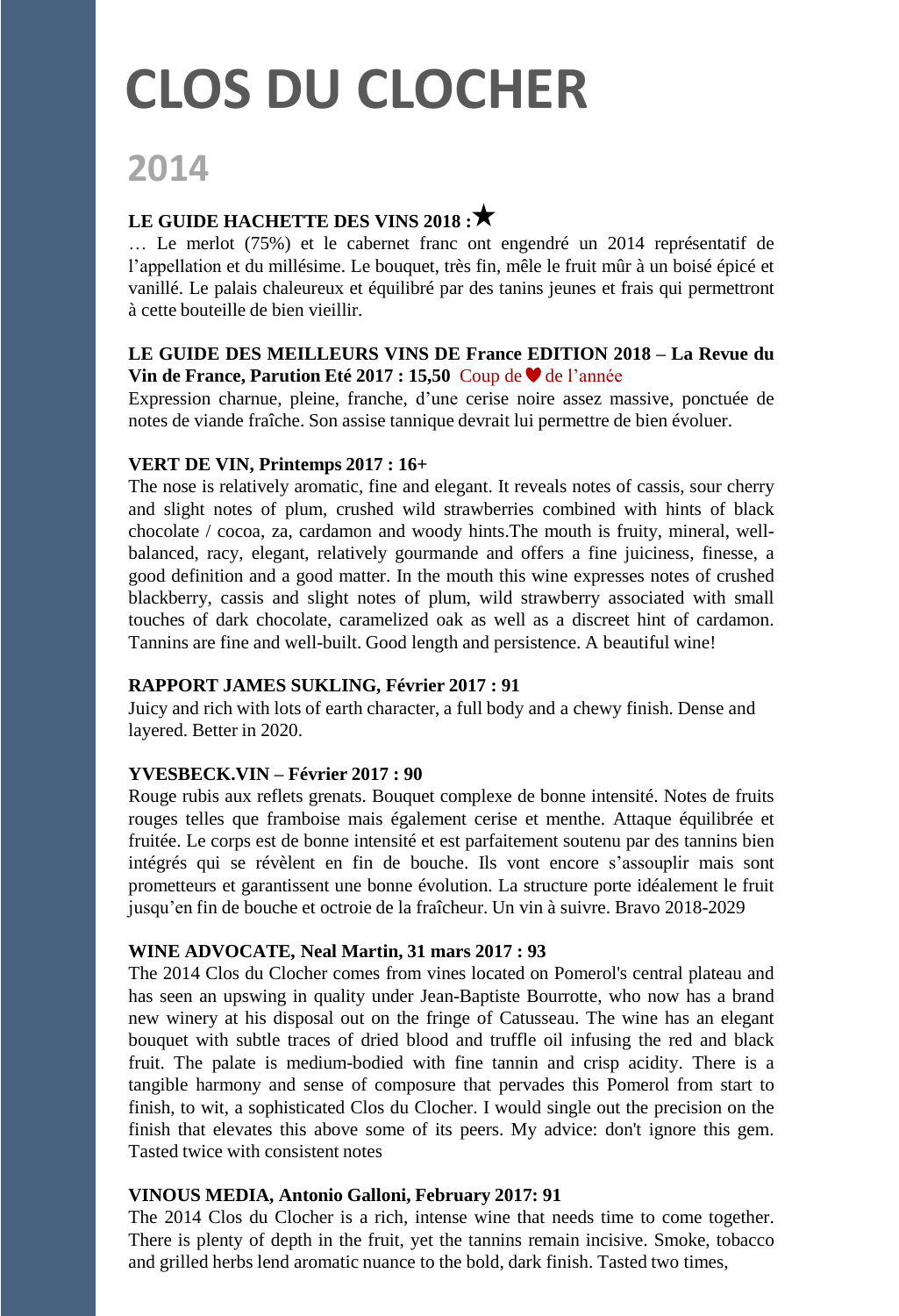### **2014**

#### **GUIDE DES VINS BETTANE+DESSEAUVE 2017, Parution Septembre 2016 : 94/17,5 – COUP DE CŒUR**

Grain de tannin superbe, avec une aromatique florale à se damner et un soyeux qui possède beaucoup d'éclat. Ce vin interpelle !

#### **JEAN-MARC QUARIN – Chronique 201, 19 février 2016: 16,75**

Je soulignais sa qualité en primeurs. Elle s'affirme en cette fin d'élevage. Nez fin et puissant de prune et cerise. Bouche grasse, juteuse, fondante et longue.  $2022 - 2045.$ 

#### **VINUM EXTRA – Rolf Bischsel, Juin 2015: 18**

Wie immer ein Wein für Kenner, die geduldig warten können: superbes aromatisches Potenzial, Klasse-Tannin, mineralisch-ditchtes, ellenlanges Finale; enormer Wein, verschlossen, wie das so seine Art ist. Aut Keinen Fall vor 2024 zu öffnen. Ganz grosse Klasse.

*« Comme toujours un vin pour les connaisseurs qui peuvent attendre avec patience : un superbe potentiel aromatique, des tanins de classe, profondément minéral, une finale très longue, un vin énorme, fermé, comme un art peut l'être. En aucun cas à ouvrir avant 2024. C'est vraiment la grande Classe* **! »**

#### **DECANTER.COM, James Lawther Mw, Avril 2015: 16,50**

Consistent and good value. Subtle, spicy red fruit nose. Juicy and vibrant on the palate. Medium bodied but fresh and structured. Chalky tannins on a persistent finish. Drink 2019-2026.

#### **JEAN-MARC QUARIN, Carnet n° 75, Mars 2015: 92 – 16,50 (92)**

Voici un 2014 meilleur que le 2010 ! C'est aussi l'outsider numéro 2 à Pomerol. Le vin brille par son nez fin, fruité, mûr et complexe. Finement charnu dès l'attaque, il se développe moelleux et dense au milieu. Il évolue avec un goût particulièrement vivant, savoureux, vers une finale puissante et longue. La construction est impeccable et en plus c'est délicieux. Bravo !

#### **LE FIGARO.fr VIN, Bernard Burthschy, 05 juin 2015: 16**

Avec ses épices et ses mûres, le nez est superbe. Le vin est souple, épicé, charmeur, plus frais que d'habitude. 3-12 ans.

#### **THEWINEPATRIOT.COM – Laurent Antoon, Juin 2015: 93-94**

Framboise, crème anglaise, lys ; bouche équilibrée, finale charmeuse et longue (millésime référence).

#### **THE WINE CELLAR INSIDER, Jeff Leve, 24 avril 2015: 90**

With licorice, earth, red plum and espresso in the forefront, this wine is medium bodied, soft, forward and serves up a brilliant red fruit finish.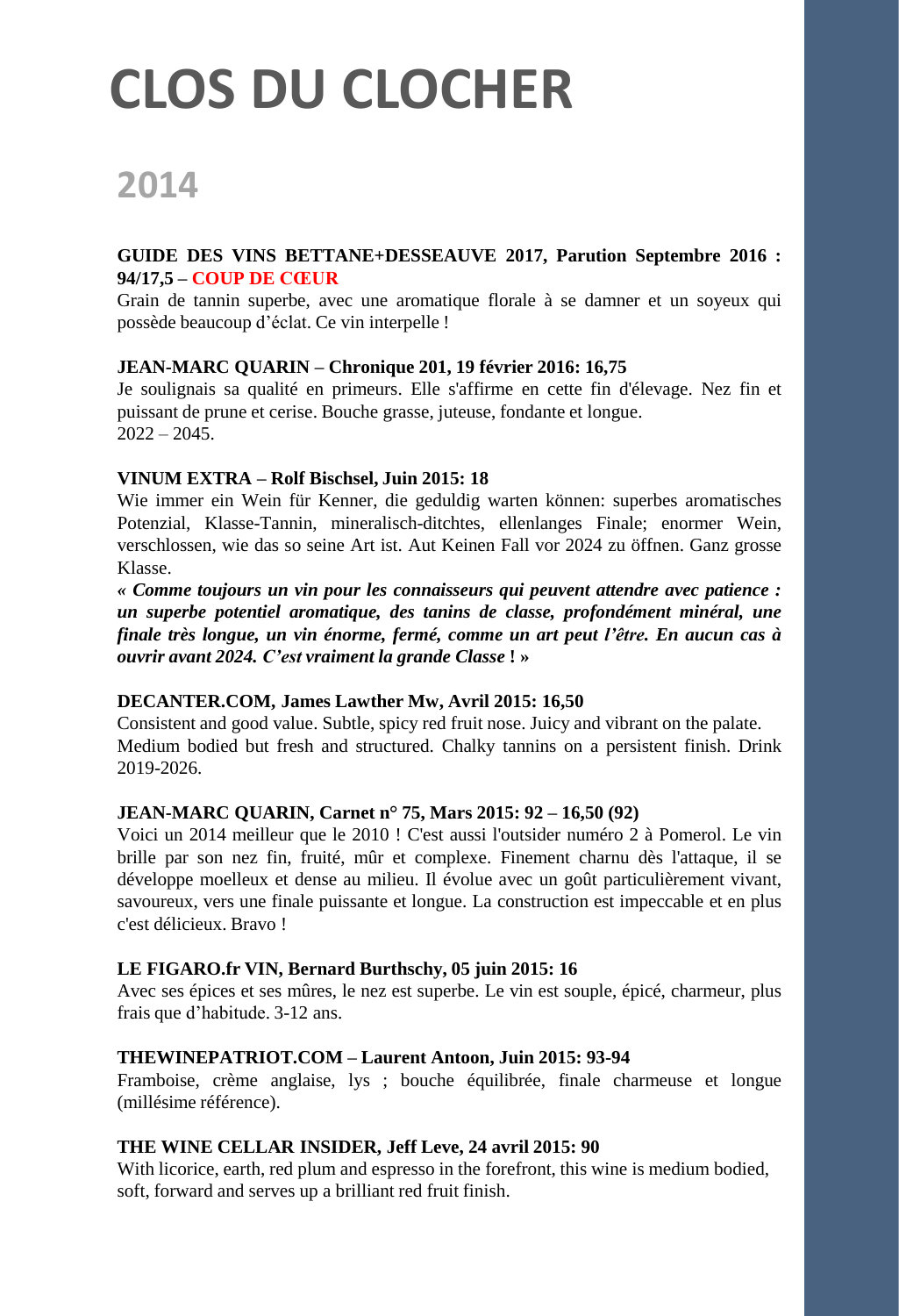### **2014**

#### **GAULT&MILLAU, 22 Avril 2015 - 14,5 / 15.5**

Violette, fraîcheur, fumé et légèrement graphite pour un nez élégant et profond. Beau jus en bouche, rondeur, équilibre et des tanins sur l'allonge.

#### **YVES BECK ALIAS BECKUSTATOR – Avril 2015: 89-92**

Grenat violacé. Bouquet filigrane, fruité et épicé. Notes de cannelle, menthe et fruits noirs (cassis, mûre). Beaucoup de finesse. Attaque fruitée, élégante. Corps d'intensité moyenne, caractère équilibré, touche juteuse. Le fruit est encore en arrière plan mais la structure et les tannins sont présents. Timides notes de cassis en finale. A suivre, Drink 2019/2034.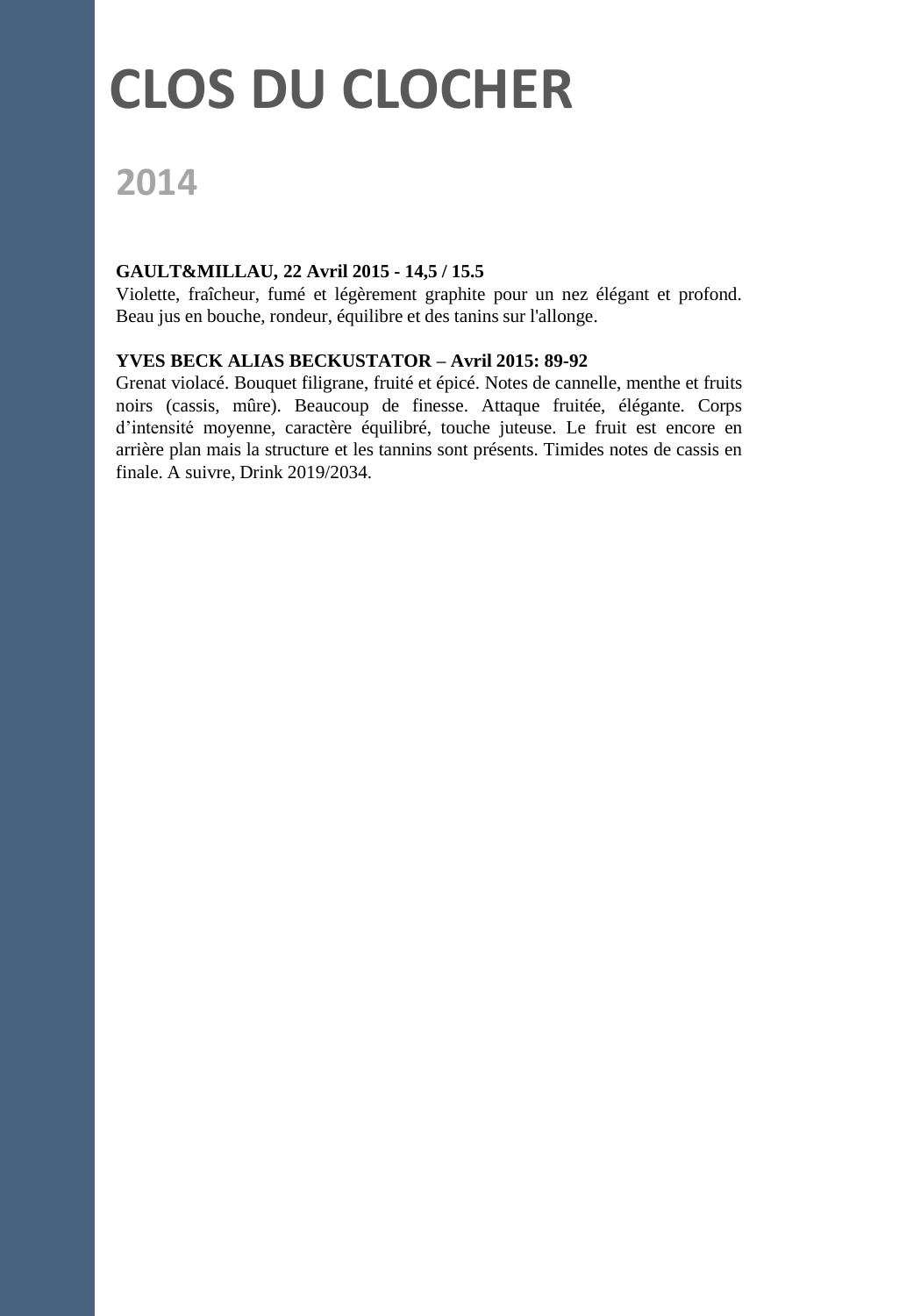### **2013**

#### **LE GUIDE DES MEILLEURS VINS DE France 2017 – La Revue du Vin de France Parution Eté 2016 : 14**

#### **VINUM – Bordeaux 2015 – VINUM EXTRA, Juin 2016: 17,5**

Einmal mehr die ganz grosse Klasse, untrinkbar in dieser Phase, sicher, doch mit Potenzial, voller Rasse und Frische, Schnäppchen für Kenner.

#### **ADRIAN VAN VELSEN – Février 2016: 90**

Kräftiges Bordeauxrot, ganz leicht aufgehellter Rand. Verhaltene, noch vom Holz geprägte Nase, nobel, dunkle Beeren, getrocknete Kräuter, Gewürzbrot und rauchige Komponenten, sehr gute Komplexität. Am Gaumen weicher Auftakt, rote Beeren, Zitronenthymian, auch Sahne, sehr gute Struktur, feine Tannine, saftige Säure, die Frucht sehr präzis und kompakt, sehr gute Ausgewogenheit. Ein Wein der noch ein paar Jahre reifen darf, antrinken ab 2018 mit Reserven bis 2030. 2018-2026.

#### **JEAN-MARC QUARIN – Chronique 201, 19 février 2016: 15,75**

Son charme saisit le nez et le palais. Nez truffé. Bouche suffisamment corpulente et surtout qui brille par une texture minutieuse. Vin difficile à cracher. Goûtez-le de suite. 2016- 2026.

#### **TASTINBOOK.COM – Markus Del Monego, Janvier 2016: 92**

Dark purple red with violet hue and almost black core. Elegant but persistent nose with balmy character, dark chocolate, elegant toasting, hints of gingerbread, backed by succulent fruit. On the palate well structured and balanced with hints of violets and blackberries, mild spices and distinct tannins, a wine with good length and potential.

#### **THEWINEPATRIOT.COM – Novembre 2014: 91**

Myrte, violette, réglisse ; bouche veloutée, finale au beau touché de tanins (vin séduisant)

#### **IN VINO VERITAS, Juin-Juillet 2014: 14**

#### **GAULT & MILLAU, Juin 2014: 15**

Floral, complété d'effluves de confiture de fruits rouges. La bouche est souple voire savoureuse et agréable, avec des tanins enrobés

#### **THE WINE PATRIOT – Antoon Laurent, Juin 2014: 91**

Myrthe, violette, réglisse ; bouche veloutée, finale au beau touché de tanins (vin séduisant).

#### **VINUM , Juin 2014: 17,5**

2020 bis 2030

Grosses aromatisches Potenzial, superbe textur, herrlich raffiniertes Tannin, leckeres Beerenfinale, hat noch einmal zugelegt, für Liebhaber charaktervoiler Weine.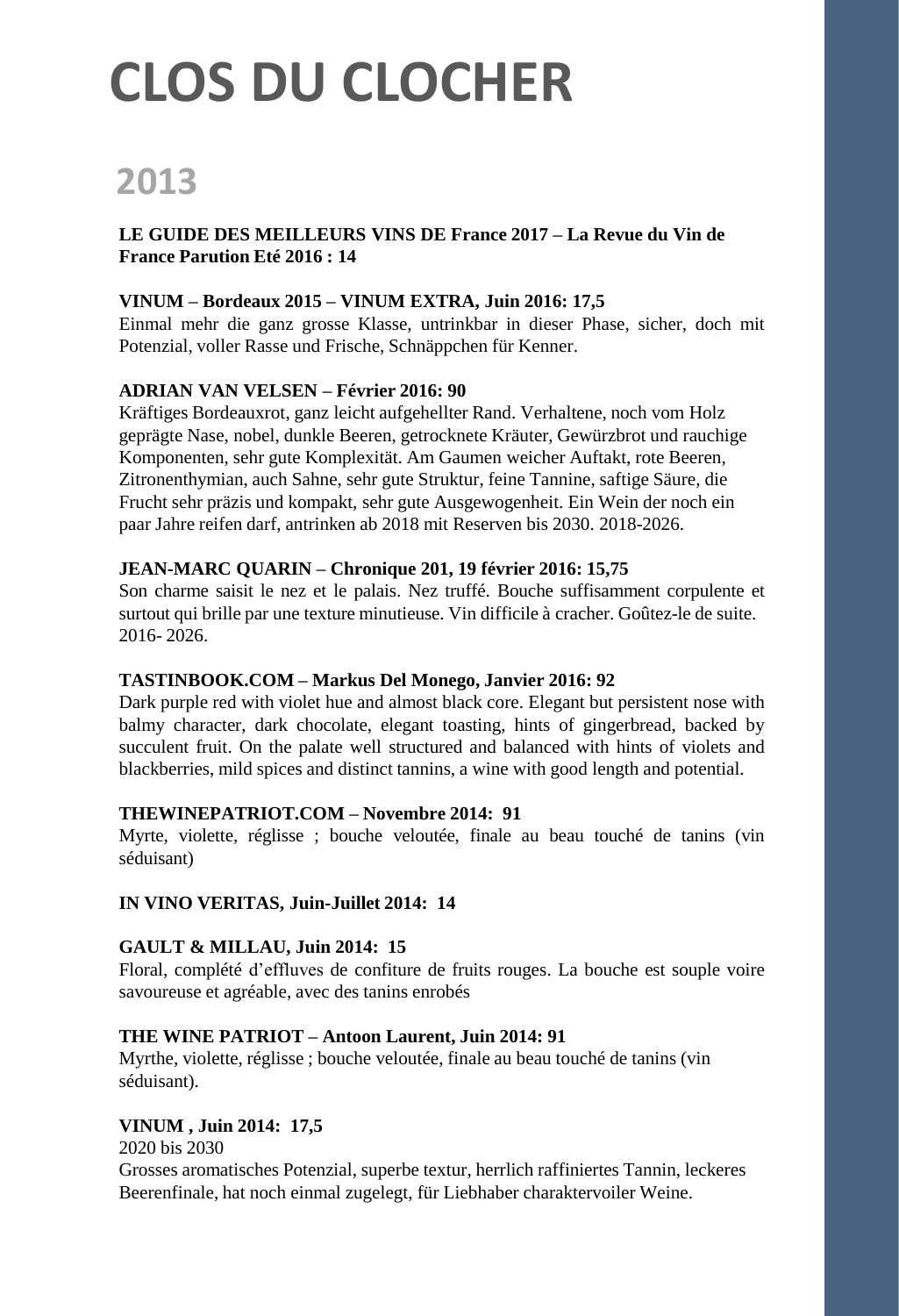### **2013**

#### **MYBETTANEDESSEAUVE.FR, April 2014: 91**

Grande réussite, séveuse et intense, à la maturité parfaite des tanins et au fruit intense et truffé.

#### **THE WINE ADVOCATE - Neal Martin, April 2014: 87-89**

The Clos du Clocher has a light, floral bouquet with blackberry, smudged strawberry, and redcurrant scents; cedar developing with aeration. The palate is sweet and grippy on the entry. There is a lot of extraction here and there is very good weight on the finish, although it is missing a little finesse and tension. Good but not great. Tasted April 2014.

#### **DECANTER.COM – April 2014: 16.25**

#### **LES ECHOS.FR + LES ECHOS SUPPLEMENT WEEK END**

#### **La selection Bettane + Desseauve par Jean-Francis Pecresse, April 2014: 16,5** Les valeurs sûres

Cette année encore, ce cru confirme sa régularité. Grande réussite seveuse et intense, à la maturité parfaite des tanins et au fruit intense et truffé.

#### **JAMES SUCKLING.COM, April 2014 87-88**

#### **WEINWELT, Avril 2014: 86-88 Punkte**

Erreichten Clos du Clocher, … Bonalgue, …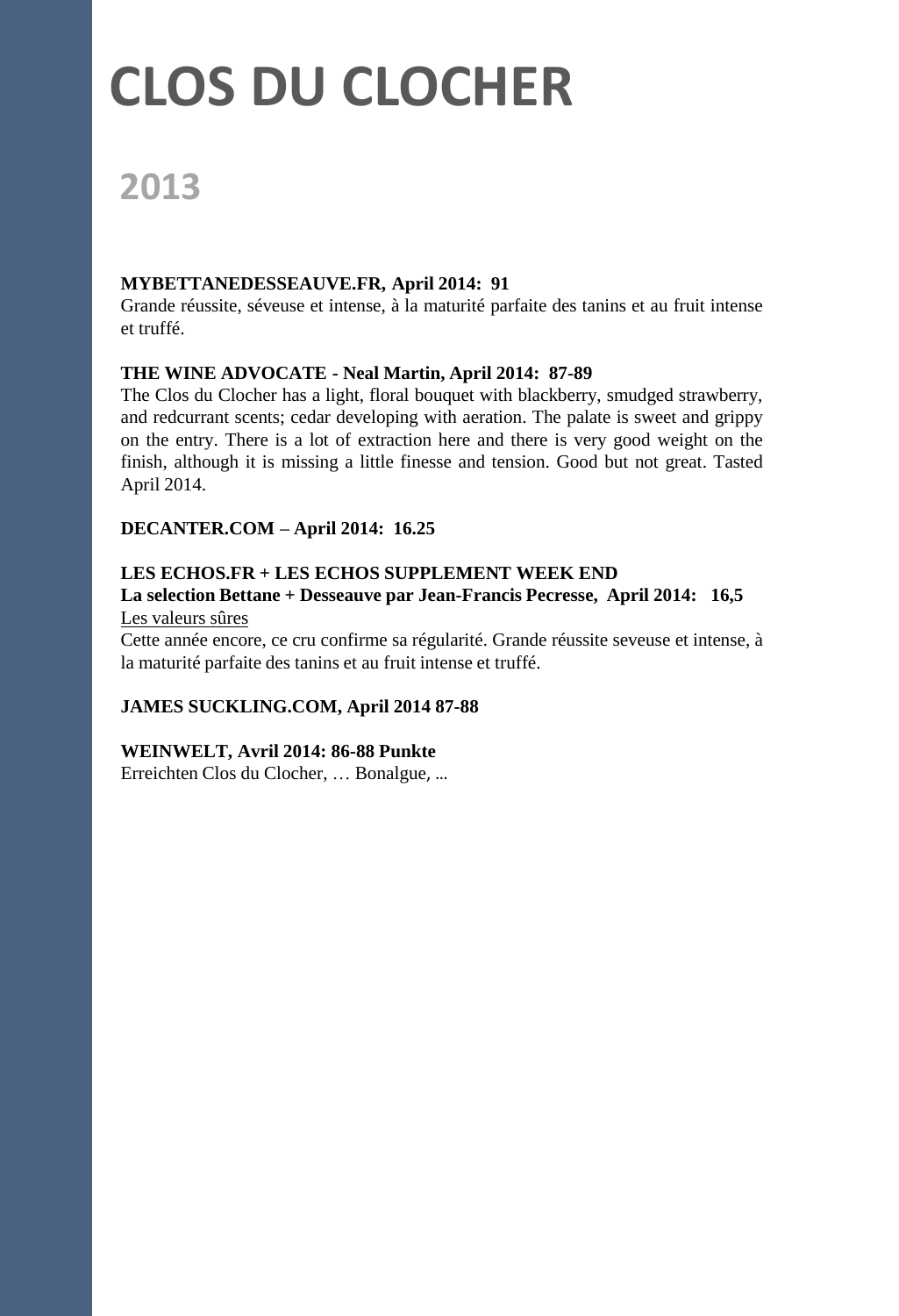## **2012**

#### **LE GUIDE DES MEILLEURS VINS DE France EDITION 2018 – La Revue du Vin de France, Parution Eté 2017 & SUPPLEMENT Edition 2017/2018, Septembre 2017 : 15,50**

Le 2012 est un vin suave, qui commence à se livrer et à se développer des nuances épicées et de sous-bois, avec un fruit toujours présent. L'élevage est bien fondu Rond et velouté. 2018-2028

#### **DECANTER – June 2016: 90**

Subdued nose but good depth of fruit. Lovely relief on the palate, wich is sweet and opulent but with a line of freshness that runs right through, Smooth tannins finish with firmness and length. Good balance. Drink 2017-2027 Alc 14,5%

#### **JEAN-MARC QUARIN – Chronique 201, 19 février 2016: 16,5**

Superbe vin truffé et crémeux, au corps fondant, soyeux et très aromatique, s'achevant noble et délicieux en finale.  $2020 - 2040.$ 

#### **VINOUS MEDIA- Antonio GALLONI - January 2016: 92**

The 2012 Clos du Clocher is racy, open-knit and super expressive. Sweet floral aromatics meld into a core of red-fleshed fruit as the 2012 shows off its inviting, sensual personality. This is a gorgeous Pomerol to drink over the next decade or so. The 2012 has been terrific on the several occasions I have tasted it so far. Michel Rolland consults to the Bourotte and Audy families.

#### **THE WINE ADVOCATE - Robert & Jr. Parker, Avril 2015: 92**

There is always speculation that this great terroir belonging to the Audy family could do even better, but this 2012, a blend of 75% Merlot and 25% Cabernet Franc, achieved a rather remarkable 14.5% natural alcohol. Inky ruby/purple, the wine offers up notes of licorice, damp earth, blue and black fruits, high levels of glycerin and opulence, and a full-bodied mouthfeel. This wine is impressive, and may be one of the Clos du Clocher cuvées that lives up to its great terroir and potential. It is a beauty and still somewhat under the radar. Drink it over the next 15-20 years

#### **THE WINE CELLAR INSIDER - April 2013: 92**

Coffee bean and a melange of fresh juicy plums open to a sweet mouthful of fresh black raspberries, while cocoa, spice and cherry liqueur add up to a delicious, wellpriced Pomerol.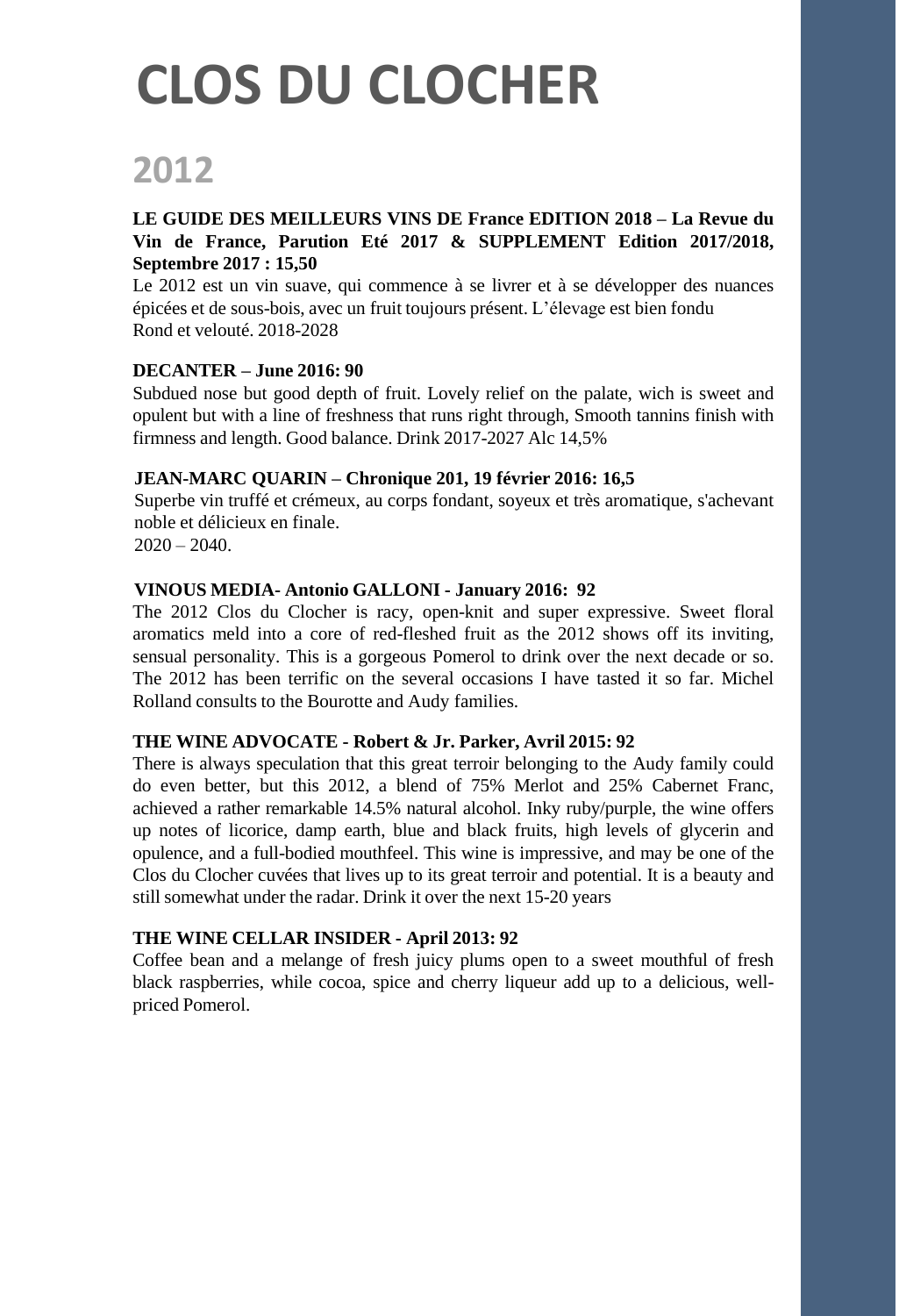## **2012**

#### **THE WINE JOURNAL - Neal Martin, April 2013: 90-92**

Jean-Baptiste Bourotte is improving this Pomerol cru year by year. The Clos du Clocher has a very fine, floral, precise bouquet with blackcurrant, briary and a touch of cedar that is very focused. The palate is medium-bodied with plenty of blackberry and raspberry fruit. There is noticeable new wood to be absorbed, but here I feel there is the substance and concentration to soak it up. The acidity is well judged and this should turn on to be one of the longer lasting Pomerols. Tasted April 2013.

#### **JAMES SUCKLING - April 2013: 90-91**

A wine with a solid core of fruit for the vintage with full body, chewy tannins and a long finish. Shows depth for the vintage.

#### **WINE ENTHUSIAST - April 2013: 89-91**

Intensely ripe fruit countered with powerful tannins yields a wine that's generous in texture and richness. The palate is bold with spice and lush fruit, highlighted by delicious acidity.

#### **JANE ANSON - April 2013: 89-90**

Firm, rich, fleshy, generously fruited nose. Good freshness on the attack, and some build in mid palate, with a touch of minty freshness. 70% merlot, 30% cabernet franc – it may be that the cabernet franc didn't do as well as usual, as this is a little short on the finish. Recommended-Highly Recommended. Drink 2017-2027

#### **PAPERBLOG.FR - Daniel Sériot, April 2013: 89-91**

Des fruits associés à l'élevage sont perceptibles à tous les stades de la dégustation. Le vin est frais, un peu vif, assez bien centré, avec des tannins fermes, d'une bonne allonge, mais la prise de bois nuit a son équilibre.

#### **BETTANE ET DESSEAUVE - May 2013: 16,5-17**

Du volume et un tannin persistent de belle ampleur. A ce stade, ce vin a plus de charme que lors des millésimes précédentes, et il a toujours un bon potentiel qui permettra de retrouver ce vin au-delà de dix ans.

#### **GAULT & MILLAU - May 2013: 15,5**

Un vin sur des notes florales et fruitées. Une certaine rondeur en début de bouche qui évolue rapidement sur des tannins un peu francs qui ne demandent qu'a s'arrondir avec l'élevage… à suivre.

#### **VINUM - June 2013: 17,75**

Einmel mehr ungemein stilvoll, dicht, Tannin von grosser Rasse, kein Gramm Ubergewicht an Alkohol, blumig-frchtiges Finale; herevorragender Wein, bleibt sich selber treu.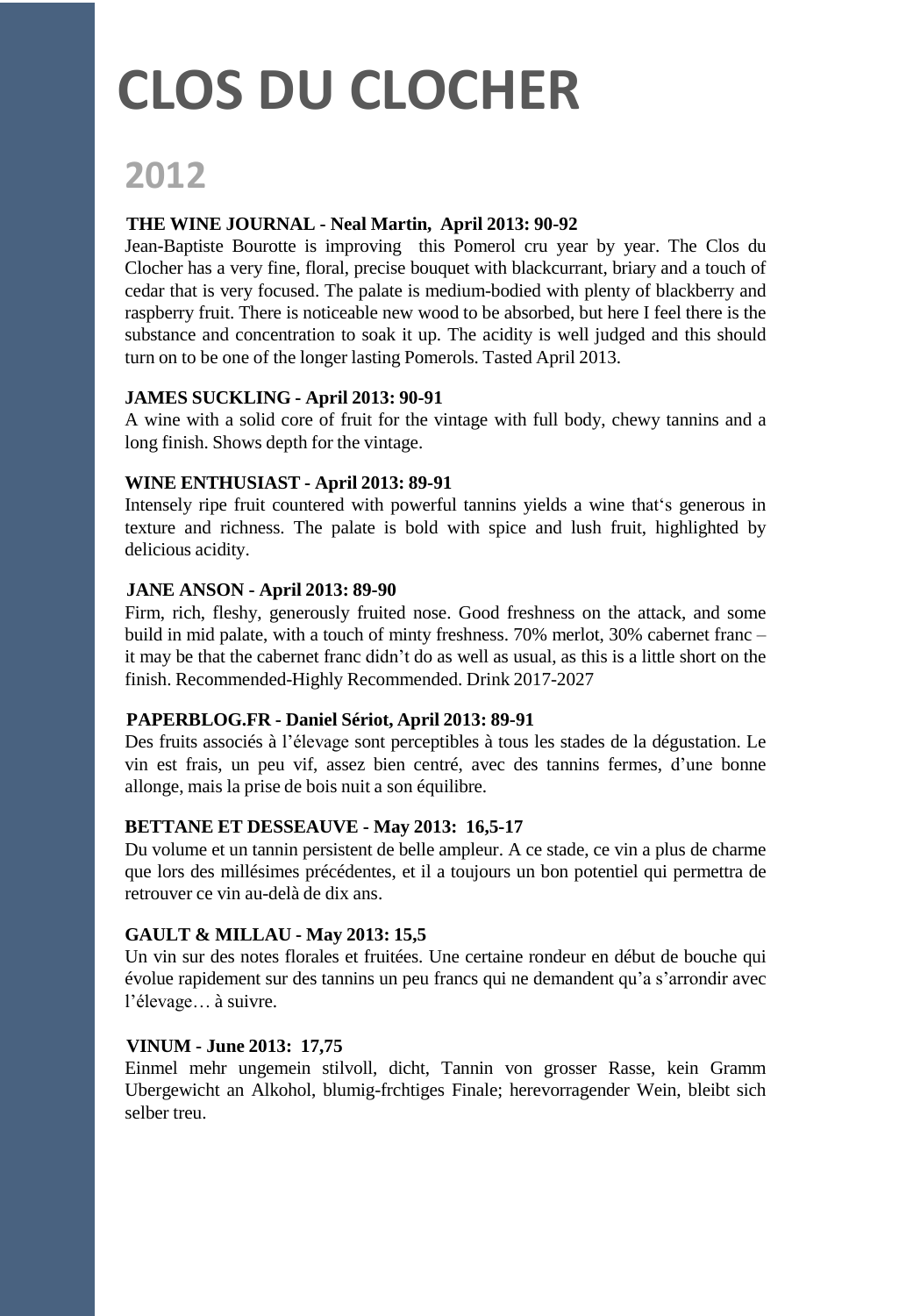### **2011**

#### **LA REVUE DU VIN DE France, SUPPLEMENT Edition 2017/2018, Septembre 2017 : 16**

Fruité, tannins fins. M-2027

#### **JEAN-MARC QUARIN- Chronique 174, 01 Septembre 2014 : 16,5 // 92**

Quelle surprise, c'est tout simplement le meilleur Clos du Clocher que je connaisse, le plus frais, le plus éclatant et le plus complexe. Le caractère minutieux de sa composition (exit les tanins granuleux) lui donne une grâce inédite et déjà une forte note plaisir. Avec ce millésime, Clos du Clocher rentre dans le cercle très fermé des vins du plateau de Pomerol. On doit ce succès à la volonté de Jean-Baptiste Bourotte (nouveau chai, passage en bio) et de sa nouvelle talentueuse responsable Cécile Dupuis.

#### **THE WINE JOURNAL - Neal Martin, April 2012: 90-92**

Tasted twice with consistent notes. The Clos du Clocher has a very well defined bouquet with ripe dark cherries, crème de cassis and blueberry aromas that are very pure, although it will take on a fair bit of creamy new oak. The palate is medium-bodied with slightly chewy tannins and demonstrates a little more backbone than the Bonalgue, with fine minerality towards the crisp, "punchy" finish. This has a little chutzpah and represents a great effort for the vintage from Jean-Baptiste Bourotte. Tasted April 2012.

#### **WINE CELLAR INSIDER - Jeff Leve, April 2012: 89-91**

Sweet, round, ripe and polished with ample plum and chocolate

#### **NEW BORDEAUX - Jane Anson, April 2012: 89-90**

70% merlot, 30% cabernet franc. Not my favourite Clos de Clocher at this early stage, but still some excellent fruit here, even though the oak needs to settle in against the fruit.

#### **DECANTER - April 2012: 15,5**

Lacks the intensity of the top wines but lively, balanced and well-crafted with a tannic frame for mid-term ageing. Drink 2017-2024.

#### **WEINWISSER - April/May 2012: 17**

Sattes Purpur-Granat, dicht in der Mitte, lila Schimmer aussen. Schönes Brombeerenbouquet, fein rauchig, Lakritze, schlank aber mit einer gewissen Tiefe drin. Auch im Gaumen mit eher schlanker Statur, gut stützende Tannin-Säureverbindung. Hat gute Reserven und wenn jetzt noch die Barriquensüsse dazu kommt, dann ist das ein spannender Wert mit einem recht guten Potential. Habe ihn noch einmal im Saal von Pomerol verkostet. Kam auch da nochmals locker auf die erste Wertung. 2018 – 2038.

#### **ULRICH SAUTTER - May 2012: Optimal -Typ1**

Verschlossen bis reduktiv, auch etwas Mörtel und feuchte Mauer. Im Mund aufrauend und streng fleischig, knappe Fruchtbegleitung, robust extrahiert, aber nicht völlig ohne Frucht, jugendlichkompakt, mit Alkoholgehalt an der Grenze des Harmoniefensters. Der betont mineralische Hintergrund lässt die Prognose in günstigem Licht erscheinen.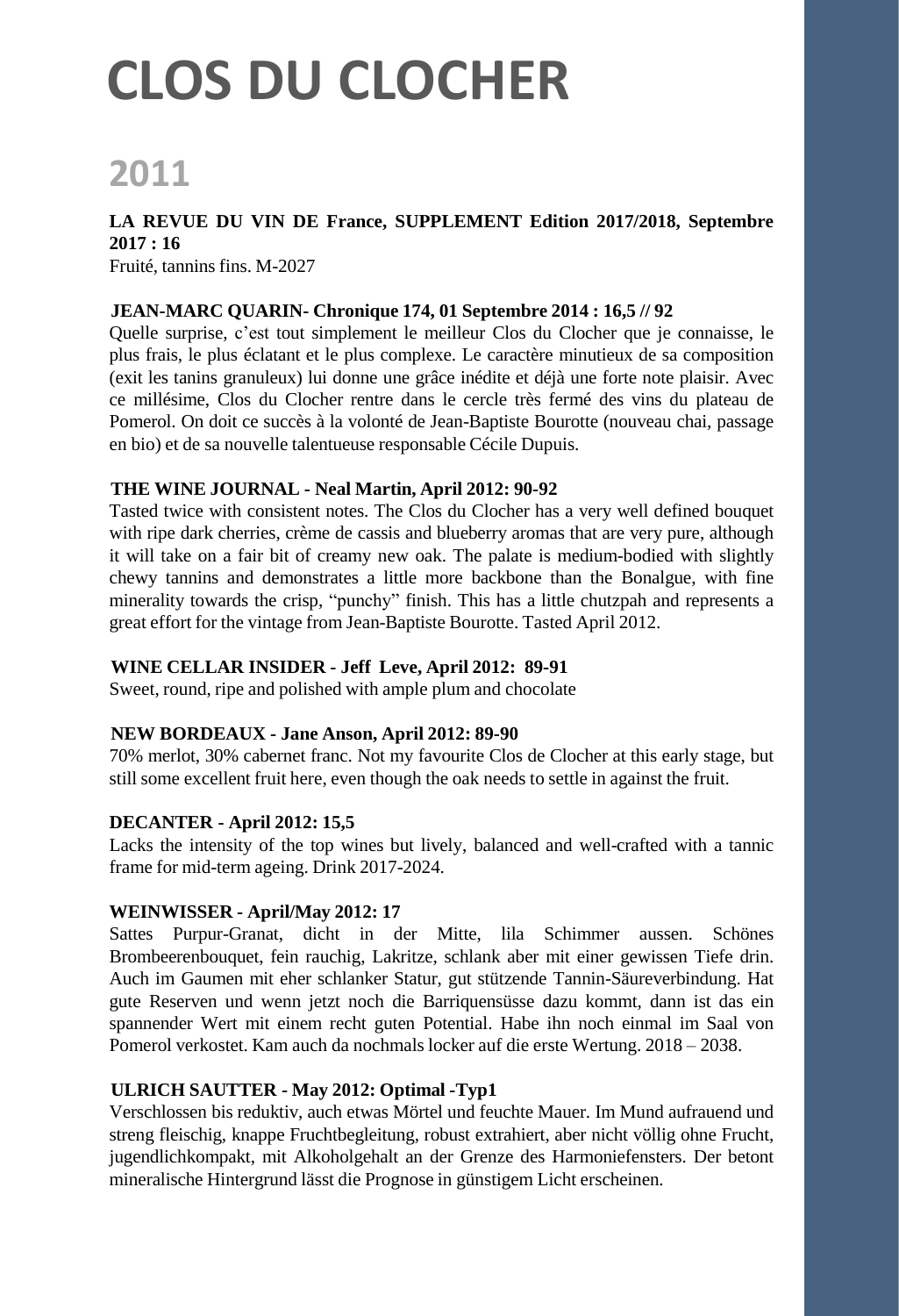## **2011**

#### **LE POINT - May 2012: 14/20**

Violette, fruits noirs, bouche tendre, tanins friands, assez fins, bonne attaque, séveux, astringent.  $\mathbf{O} = 2017$   $\mathbf{G} = 15$  ans

#### **LE JOUNAL DU DIMANCHE - Michel Bettanne , June 2012: 16,5-17**

Le vin est juteux, dense avec des tannins gras, Les nuances viendront avec l'élevage.

#### **THE WINE PATRIOT - Antoon Laurent, April/May 2013: 93**

Framboise, cassis, violette, beau velouté, précis, belle définition .

#### **TAST PRO – April/May 2013: 16-17**

Le vin est juteux, presque massif et dense avec des tanins gras et épicés. Il y a du vin mais peu de nuances à ce stade, elles viendront avec l'élevage.

#### **BETTANE ET DESSEAUVE - Edition 2014: 16,5**

Le vin est massif comme lors de la dégustation en primeur, les tannins amples et épicés prennent de la complexité au bout de trois heures. Il faudra se montrer patient comme souvent avec ce cru.

#### **WINE SPECTATOR – James Molesworth – March/April 2014: 88**

A baker's chocolate note frames the core of crushed plum, blackberry preserves and currant paste flavors. Loam and smoldering tobacco elements thread through the finish. A touch chewy in feel, but solid nonetheless. Best from 2015 through 2018. 1,629 cases made..

#### **VINUM - Mars 2014: 17,5**

A boire de 2020 à 2030.

Gros potentiel aromatique, superbe texture, des tanins vraiment trés raffinés, une finale de baies rouges délicieuses; le vin a encore fait des progrès qualitatifs, il est pour des amateurs qui aiment les vins qui ont beaucoup de caractère.

#### **LE GUIDE HACHETTE DES VINS- Selection 2015:**

Page 223: L'un des crus de la famille Bourotte, bien implantée dans le Libournais. Un domaine de 4,6 ha né en 1931 de la reunion de trois parcelles au Coeur du plateau de Pomerol, près de l'église du village.

Un vrai pomerol de garde que ce vin sombre, au nez intense et riche (toasté, vanilla, mûre, réglisse, poivre), Après une attaque tendre et moelleuse, les tanins arrivent au gallop, accompagnés par un boisé soutenu mais racé et enrobés par une chair dense et soyeuse. Très prometteur. Garde: 2017 – 2025. A déguster avec un magret de canard aux cerises,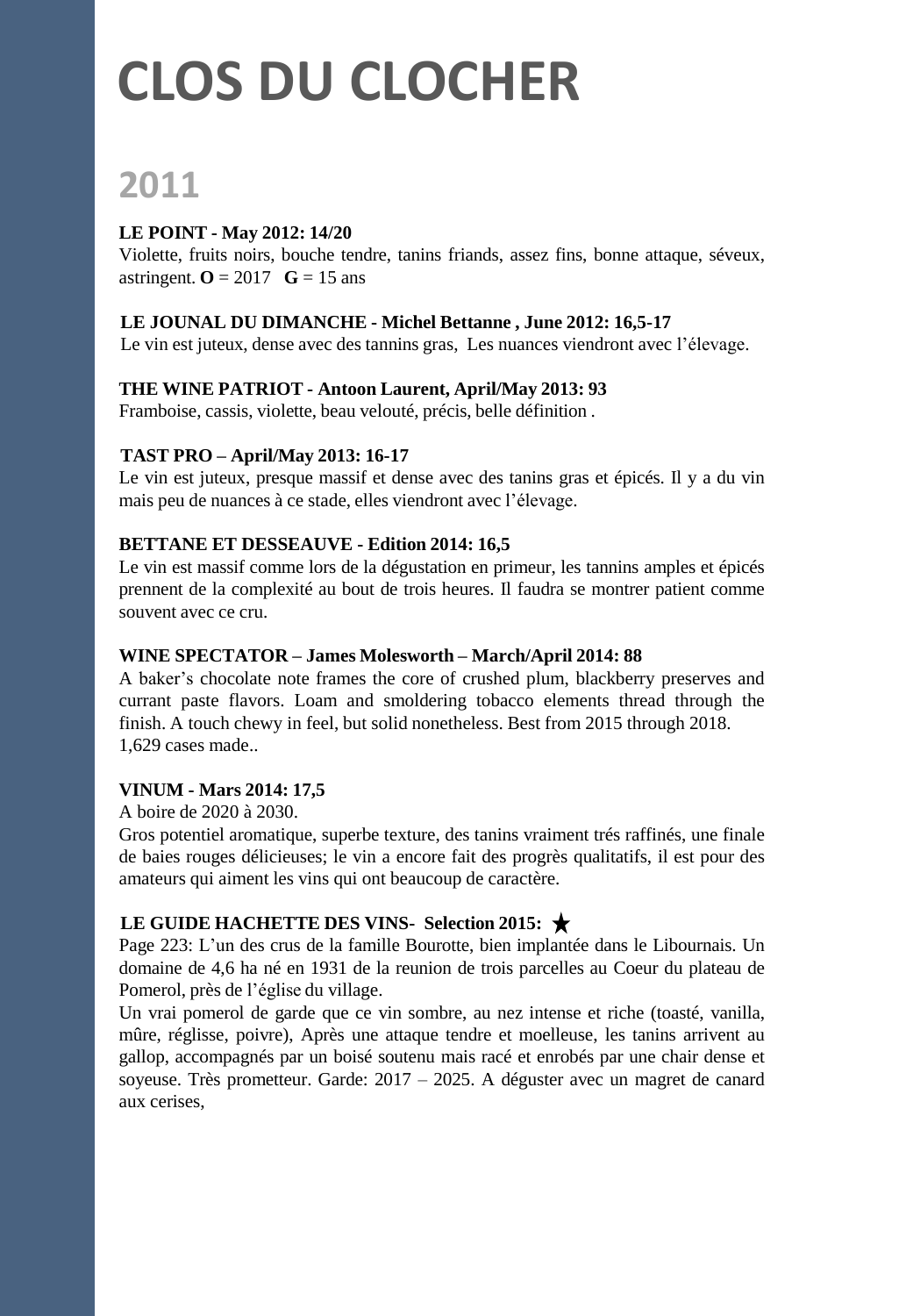### **2010**

#### **LA REVUE DU VIN DE France, SUPPLEMENT Edition 2017/2018, Septembre 2017 : 17**

Ample et élégant. M-2026

#### **NEW BORDEAUX - Jane Anson, April 2011: 93**

A more classic Pomerol to me, lovely silky texture, some really well worked fruits, there is heat, but it is neutralised on the finish by some good acidity. Careful winemaking I would say, erring on the side of caution, which for me the 2010 clearly needed. 70% merlot, 30% cab franc.

#### **THE WINE JOURNAL - Neal Martin, April 2011: 91-93**

Tasted twice with consistent notes, this is a blend of 73% Merlot and 27% Cabernet Franc. The Clos du Clocher has an attractive bouquet with dark red cherries, boysenberry, glycerin and violets, all very well defined. The palate is medium-bodied with fine tannins, good fruit concentration with the Merlot under control. Good weight and composure towards the finish, this is a very fine Clos du Clocher.

#### **WINE SPECTATOR - April 2011: 90-93**

Dense and ripe, with layers of blackberry, plum and anise all carried by ample but velvety tannins and cocoa. There's a long, nicely roasted finish.

#### **THE WINE ADVOCATE - Robert Parker, April 2011: 90-93**

One of the strongest efforts in many years for Clos du Clocher, this property is well situated in the plateau of Pomerol and has considerable potential. The inky-rubypurpled hue reveals moderate tannins along with lots of sweet blueberry and black raspberry fruit intertwined with hints of graphite and earth. Pure and well balanced , it should drink nicely for 15-20 years.

#### **TAST- BETTANE ET DESSEAUVE - April 2011: 17-18**

Harmonieux, grâce à un fruité frais et des tannins bien construits, ce vin a de l'allonge, de l'intensité et l'extraction est bien adaptée au potentiel du millésime.

#### **THE WINE DOCTOR - April 2011: 15,5-16,5**

This is a creamy, dark and very concentrated wine on inspection. It has a polished and rather appealing nose, in the confit style that marks a number of wines in this vintage, with a blueberry-cherry feel, coated with vanilla ice cream. Nicely composed on the palate, showing very appropriate and balanced fruit texture, with some toffee-laced tannins coming in from underneath, adding to the wines substance and potential. Not overdone, the tannins are grippy but not out of keeping with the rest of the wine, although the rather soft acidity does still give it a slightly plush feel, even despite the restrained texture.

#### **BENOIT DE COSTER - April 2011**

Clos du Clocher cité comme un superbe rapport qualité prix absolument remarquable

#### **VINUM - June 2011: 17,5**

Die Aromatik ist komplex, man knackt frische Beeren, die Tannine haben Schliff und sind perfekt integriert, der Alkohol ist spürbar, ohne zu dominieren:wird einmal hervorragend, für die lange Reife. 2020 bis 2030.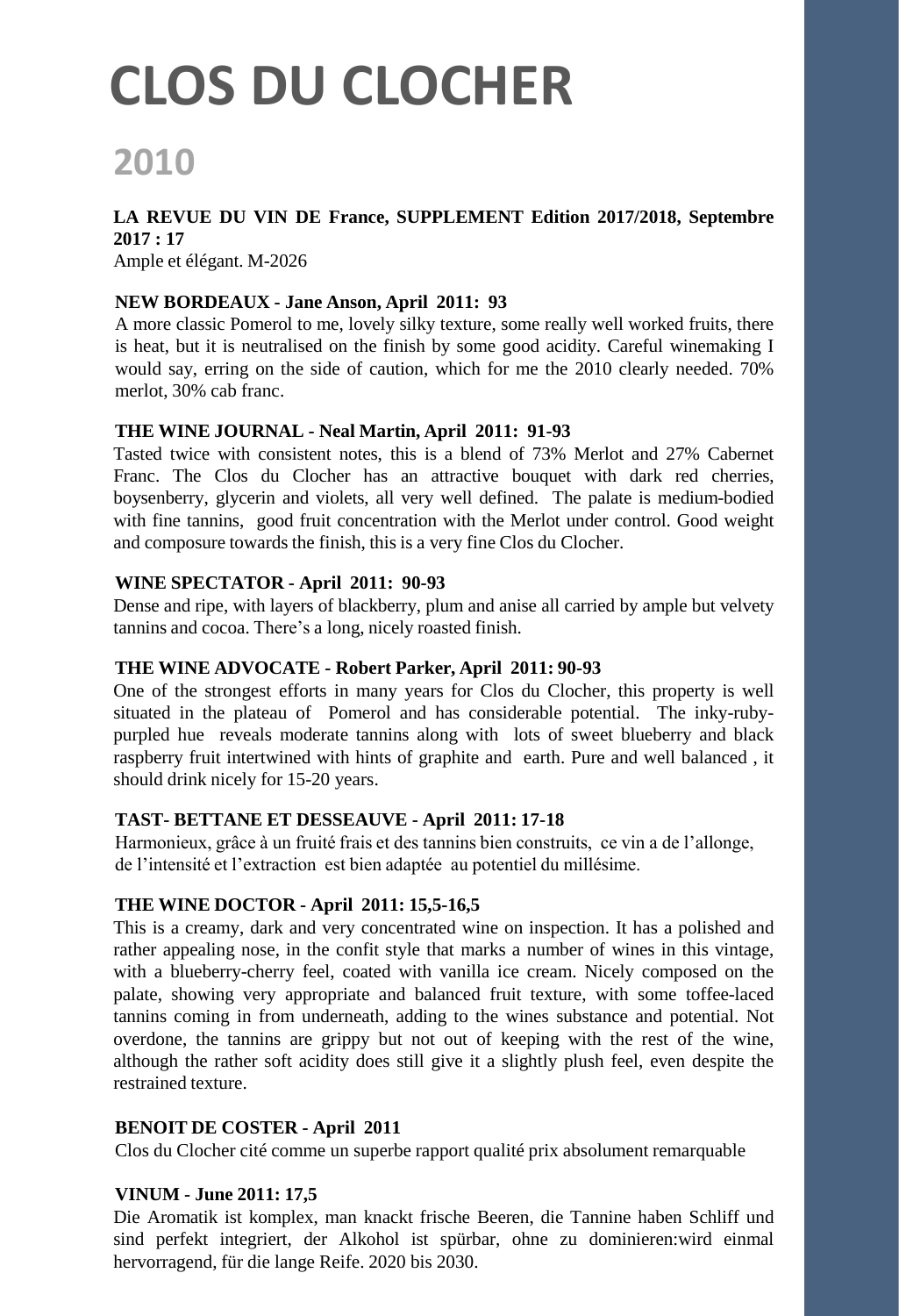## **2010**

#### . **LE CARNET DU MAITRE - June 2011: 17,5**

Pourpre, très boisé, concentré fruit noir, framboise, mures, tannins un peu asséchants, longeur moyenne, bon.

#### **TERRE DES VINS - June 2011: 17**

Harmonieux, grâce à un fruité frais et des tanins bien construits, ce vin a de l'allonge, de l'intensité et l'extraction est bien adaptée au potentiel du millésime.

#### **JEAN-MARC QUARIN - June 2011: 15,5**

Couleur noire, nez fin, fruité, pur, frais. Bouche tendre, moelleuse, toujours un peu molle en début de dégustation au fruité plutôt éclatant. Tannicité enveloppée et savoureuse. Longueur normale. C'est bon !

#### **GAULT & MILLAU - June 2011: 15**

Un fruité gourmand et frais, une note florale discrète. En adéquation avec le nez, la bouche aux tanins agréables reste sur le fruit. Persistance aromatique moyenne.

#### **JAMES SUCKLING– February 2013: 93**

Attractive nose with dark cherries, blueberries and chocolate. Some cool stony mineral notes and raw licorice when opening. Full with intensely juicy fruit on the palate with a layered texture. Polished fine tannins and a long finish with a ripe juicy acidity and outstanding complexity. Drink from 2016

#### **DECANTER- December 2013: 17 (90)**

Ripe and appealing on the nose. Modern allure. Suave, concentrated and lavishly fruity, with no excessive extraction. Very good clarity and depth of fruit, purity, length and natural vigour. A very good wine and there's plenty of grip on the finish. Drink 2015-2025 - Alc .14.5%

#### **LE GUIDE HACHETTE DES VINS- Selection 2014:**

Page 234: Les quais du Priourat sont à Libourne ce que les Chartrons sont à Bordeaux, le berceau du négoce des vins. C'est là qu'est établie la maison Bourotte-Audy, bien implantée dans le Pomerolais avec notamment ce Clos du Clocher, don't le nom révèle la situation et la nature : près de l'église du village ceint de murets. Coup de coeur dans la précédente édition pour son 2009, le cru propose un 2010 en robe sombre, au nez boisé, réglissé et épicé, agrémenté de parfums de fruits noirs mûrs. Chaleureux, rond et suave, le palais s'appuie sur un boisé fondu et sur des tanins soyeux. Une bouteille armée pour pour une garde de trois à cinq ans.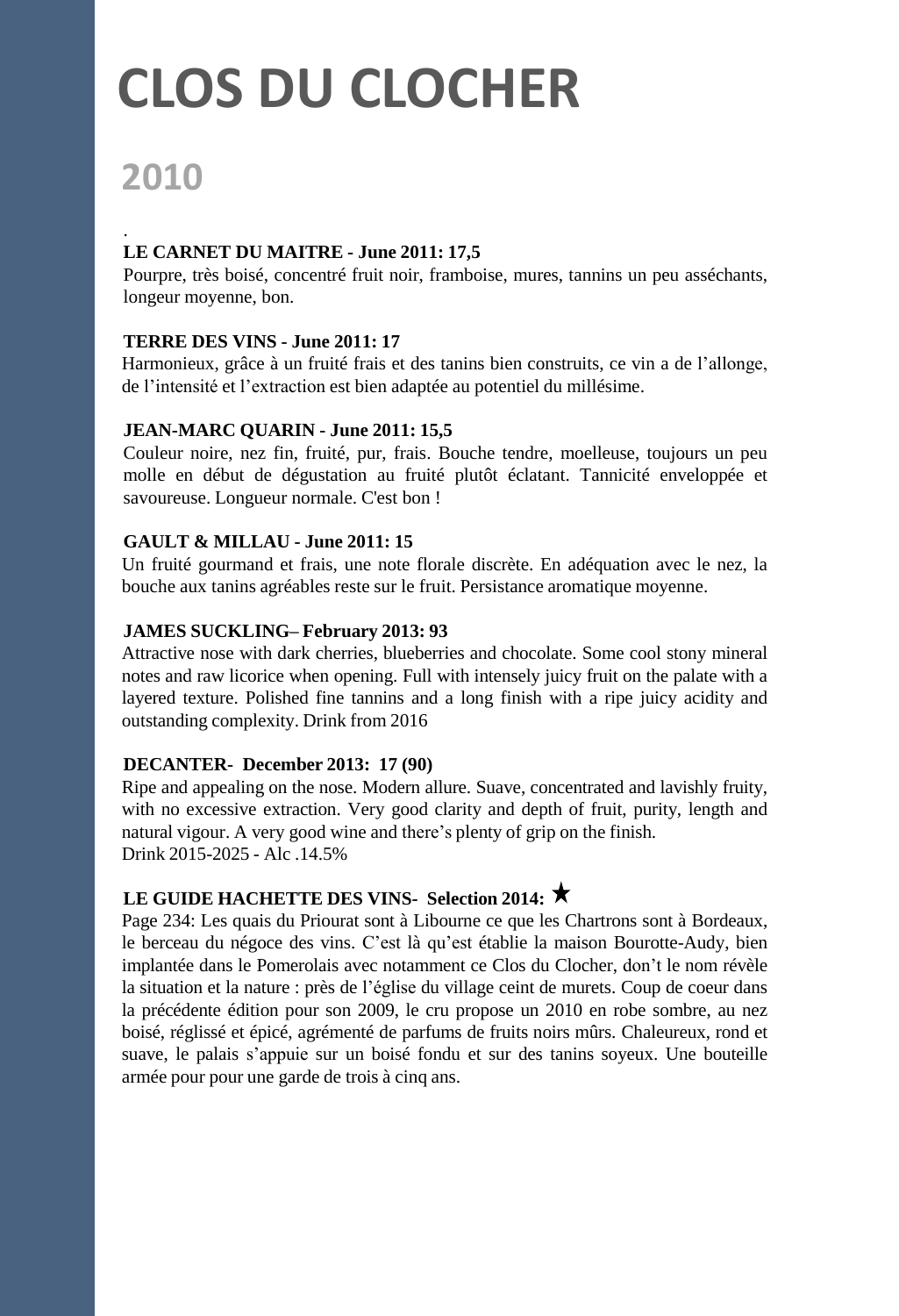### **2009**

**LA REVUE DU VIN DE France - Le Guide d'Achat des Crus 2015, Septembre 2015: 16**

Dense et serré. 2018-2028

#### **NEW BORDEAUX - Jean Anson, April 2010: 93**

Another Pomerol estate from Pierre and Jean Baptiste Bourotte. This is fleshy and voluptuous, more of a style that I find in Bonalgue normally. But really very successful. Delicately floral nose from the cabernet franc, no harsh tannins, good length, very seductive. 70% Merlot, 30% Cabernet Franc.

#### **THE WINE JOURNAL - Neal Martin, April 2010: 91-93**

Tasted at Chateau Clinet. This has a very pure nose with brambly red-berried fruit, blackberry, raspberry leaf with hints of white flower developing with time. The palate is medium-bodied, very fine tannins and minerality, leading to grainy, tobacco tinged finish. This is a great Clos du Clocher, a "dark horse" of Pomerol. Tasted April 2010.

#### **ALAN DURAN - April 2010: 91-93**

The striking 2009 exceeds the quality of 2008. This is possibly the finest Clocher tasted with a great degree of fruit. Made in an old-school, rustic style, the wine offers complex aromas of pain grille, mulberry extract, cassis, and white flower notes. There is an opaque purple color along with a silky-texture, a medium to full-body, and lightfooted fruit. This is broad-shouldered wine of definition and structure and as a result it will require some patience in order to soften significantly. Made to be cellared for serious connoisseurs. Maturity period 2015-2030

#### **WINE ENTHUSIAST - April 2010: 90-92**

Big, solid rich and dense fruits, packed with black berry juice and very ripe tannins. It feels wighty, with a stewed prune aftertaste.

#### **WINE SPECTATOR - April 2010: 89-91**

A little lean for the vintage, but there's some attractive berry and cappuccino aromas and flavors, with a medium finish. -J.S.

#### **JEAN-MARC QUARIN - April 2010: 15,5**

Ma meilleure note donnée à ce cru en primeur. Ce vin est un succès. Il se présente avec une couleur sombre et pourpre, un nez fin, fruite et mur. L'entrée en bouche est très fruitée. Le vin se développe aromatique, avec une corpulence normale. C'est après dans la finale qu'il se trame, devient juteux et prend un autre intérêt. Très belle longueur, savoureuse qui laisse un bon gout dans la persistance.

#### **LE POINT - Mai 2010: 14,5-15**

Fruits rouges, rose, joli nez, bouche souple, bien fruitée, élégante, vive, assez chaleureuse en finale, bons grains de tanins, du moelleux L'élevage va l'affiner.  $Q = 2016$  G = 18 ans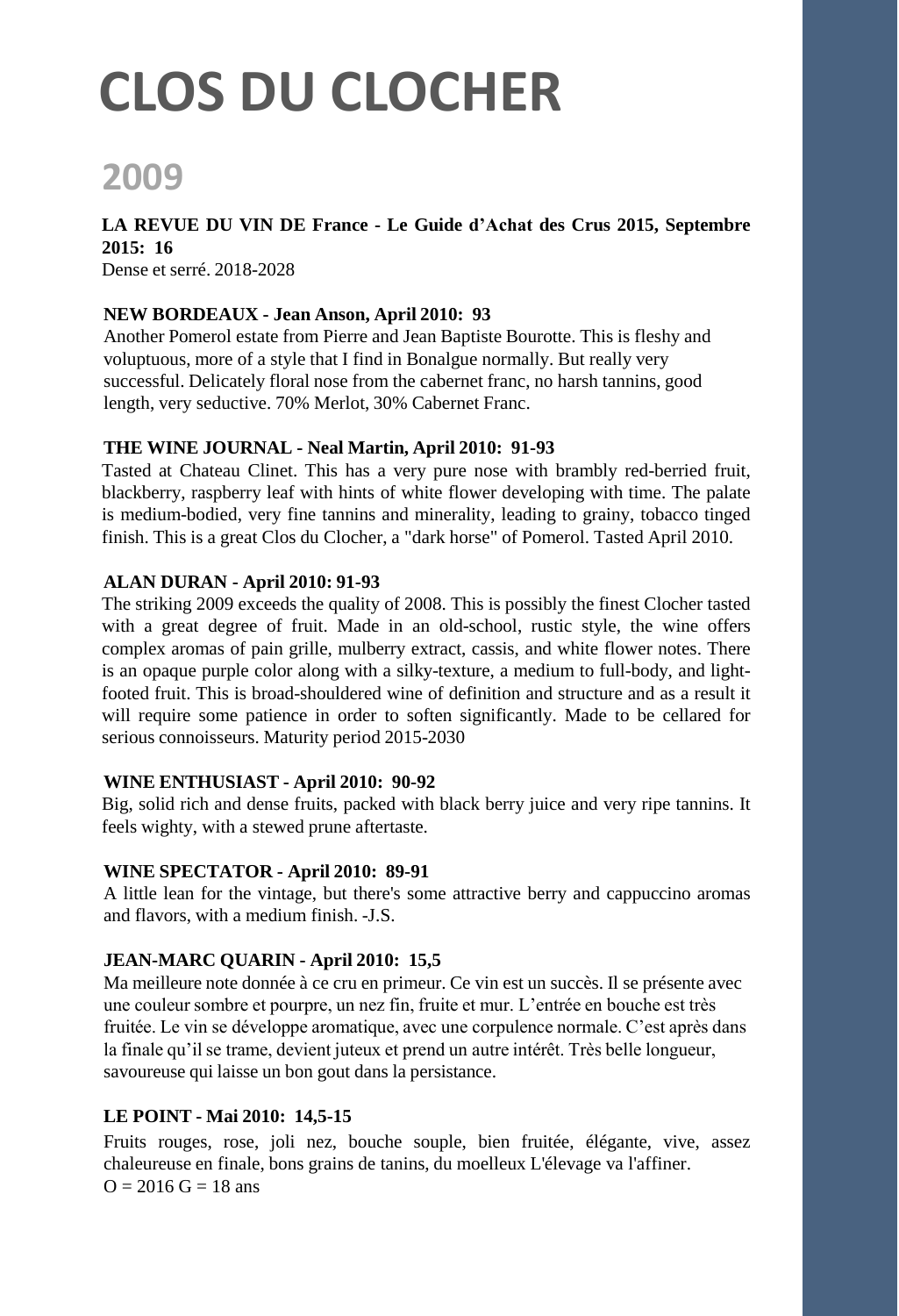## **2009**

#### **VINUM - May 2010: 18**

Jean Baptiste Bourotte ist ein absoluter Ausnahmewein gelungen, der für Fans dieses Crus ein absolutes Muss darstellt : enormes Aromenpotenzial (Veilchen und Mineralien), ist von herrlich dichtem, rassigem Bau mit erstklassigen Tanninen und perfekt ausbalanciertem Alkohol, majestätish, kann lange reifen. 2017 bis 2025.

#### **LE FIGARO CLUB VIN - June 2010: 91-93**

Robe sombre. Nez intense, fruits noirs. En bouche, joliment épicé. Souple et charmant, suave, un peu mou.

#### **THE WINE CELLAR INSIDER - June 2010: 89**

Clos du Clocher is medium bodied, and opens with aromas of dark plums, black cherries, and bitter chocolate.

#### **THE WINE ADVOCATE - Robert Parker, February 2012: 92**

The finest Clos du Clocher ever made, the 2009 has an inky bluish/purple color and a big, sweet kiss of black raspberry liqueur intermixed with blackberries, subtle smoke and spring flowers along with hints of mocha and coffee. It is full-bodied, rich and pure, with sweet tannin and low acidity. Interestingly enough, the proprietor always brags that he doesn't want to make great wine because it would fetch a higher price and he would have to pay more taxes, but he certainly has done that in 2009. Drink it over the next 10- 15 years.

#### **DECANTER.COM - December 2012: 17 Highly recommended**

Sumptuous black fruit, vanilla oak, lush chocolate and plum bouquet. Crowd-pleasing wallow of generous flavours – like being wrapped in a fur coat. Seamless tannins, structure and persistence. A dassling wine with a lovely fresh finish. **Drink :** 2014 2020 **Alc :** 14.5%

#### **LE GUIDE HACHETTE DES VINS - Edition 2013**

Etablie sur l'emblématique quai du Priourat à Libourne, la maison Bourotte-Audy est bien implantée à Pomerol, et trois de ses domaines sont ici retenues. Le Clos du Clocher est né en 1931 de la réunion de plusieurs parcelles au cœur du plateau de Pomerol, dont la plus importante donne son nom au domaine. Son 2009 se présente dans une élégante robe profonde, couleur d'encre. Le nez, complexe et délicat, mêle le pain grille et les fruits rouges frais. Riche, dense et ample, la bouche tient la note, avec toujours cette fraicheur fruitée et ce boise bien dosé, le tout assis sur des tanins persistants et fins, gage d'une garde de cinq à dix ans. Autre vin de caractère, corpulent et bien charpente, le Ch. Bonalgue 2009 (30 à 50 Euros) obtient une étoile. Le Ch. Monregard la Croix 2009 (20 à 30 Euros) cité, est un pur merlot encore sous l'emprise du merrain mais suffisamment armé pour l'assimiler. Deux vins à garder quatre ou cinq ans.

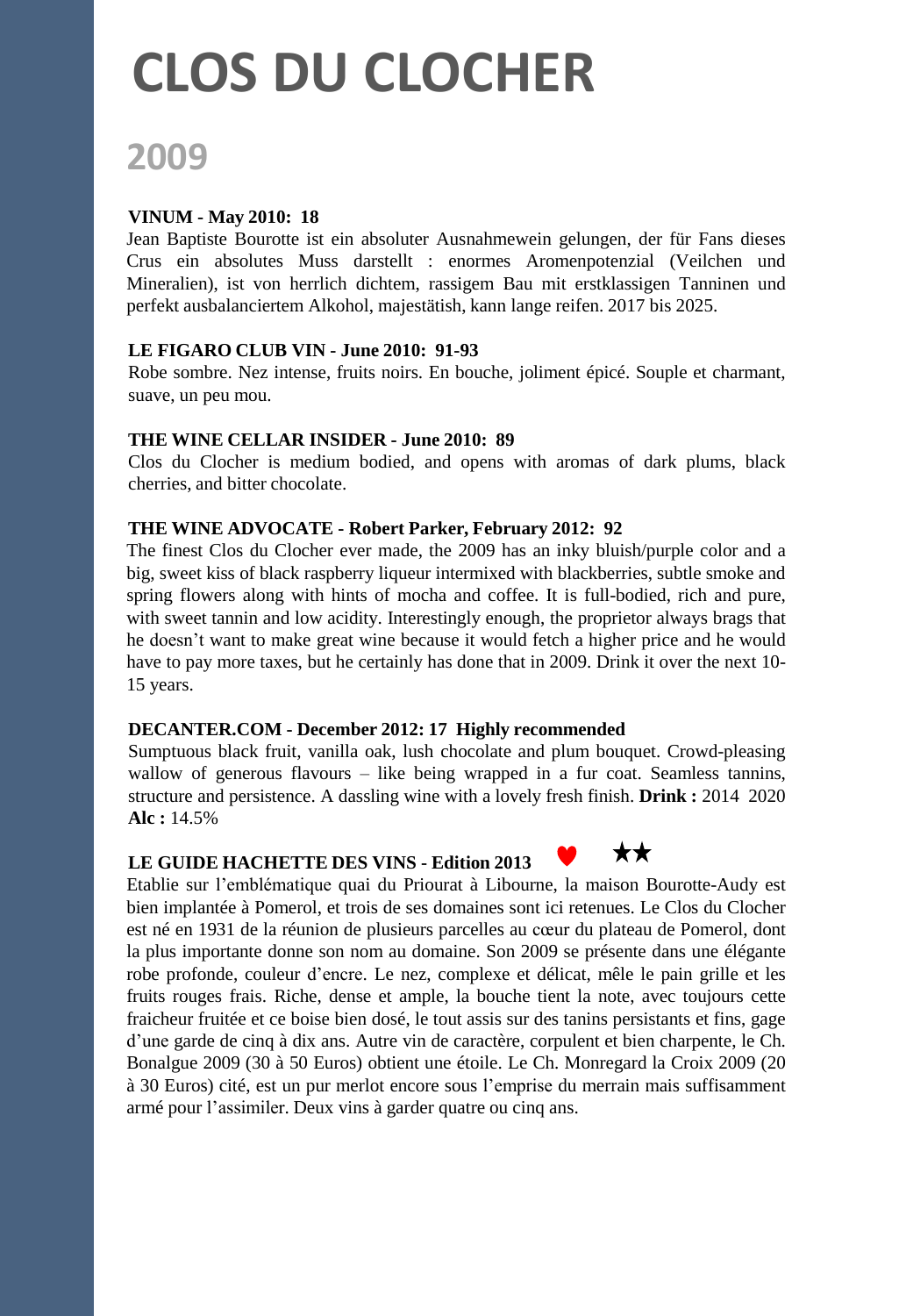### **2008**

**LA REVUE DU VIN DE France - Le Guide d'Achat des Crus 2015, Septembre 2015: 17**

Frais et bien bâti. M-2025

#### **VINO - Primeurs 2008**

#### **Très** bon  $\star \star$

Le Moulin, Le Bon Pasteur, Bonalgue, Bourgneuf-Vayron, La Cabanne, **Clos du Clocher**, Lacroix, Domaine de L'Eglise, Feytit-Clinet, Latour, Rouget, La Fleur de Gay

#### **VINUM - Primeurs 2008 – 16/20**

Sehr gut : Kompakt und dicht, erstaunlich reifes Tannin, feuriges Finale:verdient Vertrauen –für seinen Charakter, seine Kraft, Muss lange reifen. 2016 bis 2024

#### **NEW BORDEAUX - Jane Anson, April 2009: 92-93**

This small estate covers 4.5 hectares very close to Pomerol village. Usually representing excellent value for money, the picking here began on 13th October for the merlot and ended on 17th for the cabernet franc, with very healthy grapes that meant levels of sulphur were the lowest since 2005. Gorgeous colour. 80% merlot, 20% cabernet franc. Well defined ripe fruit, quite a big wine in fact, but with an underlying freshness that keeps it perfectly in balance. Lovely gentle perfume on the nose, excellent.

#### **THE WINE ADVOCATE - Robert Parker, April 2009: 88-90**

There is always serious complexity and potential from this estate, and I suspect with a stricter selection, this wine could easily merit a score in the low to mid-nineties in top vintages. The lovely 2008 offers complex aromas of mocha, berry, forest floor, coffee, and vanilla. Long, with ripe tannins, lush fruit, and a layered mouthfeel, it tails off in the finish, but it still may turn out to be outstanding given the low yields and the brilliant quality of this vintage in Pomerol.

#### **FALSTAFF - Peter Mosser, April 2009: 87-89**

**Beurteilung:** Kräftiges Rubingranat, zarte violette Reflexe, Wasserrand. In der Nase zarte Dörrobstanklänge, etwas Nougat und Velours, zart tabakige Nuancen. Am Gaumen saftig, dunkle Frucht, reife Zwetschken, gut integrierte, präsente Tannine, bleibt gut haften, hat Potenzial.

#### **SOMMELIERS INTERNATIONAL - No. 127, 2009**

Les Pomerol se distinguent. Citons, pour de belles typicités, la Commanderie de Mazeyres, **Clos du Clocher**, Bonalgue….

#### **WEINWAISSER - No. 4, 2009: 18**

Dunkles, sattes Purpur. Fettes, reifes Pflaumenbouquet, herrlich ausladend. Traumhafter Gaumenbeginn, füllig, cremige Tannine, tolle Balance, mit einem süssen, tiefblauen Fruchtdruck endend. Nach 1990 und 2005 der beste Clos du Clocher. Einer der besten Kaufwerte in Pomerol!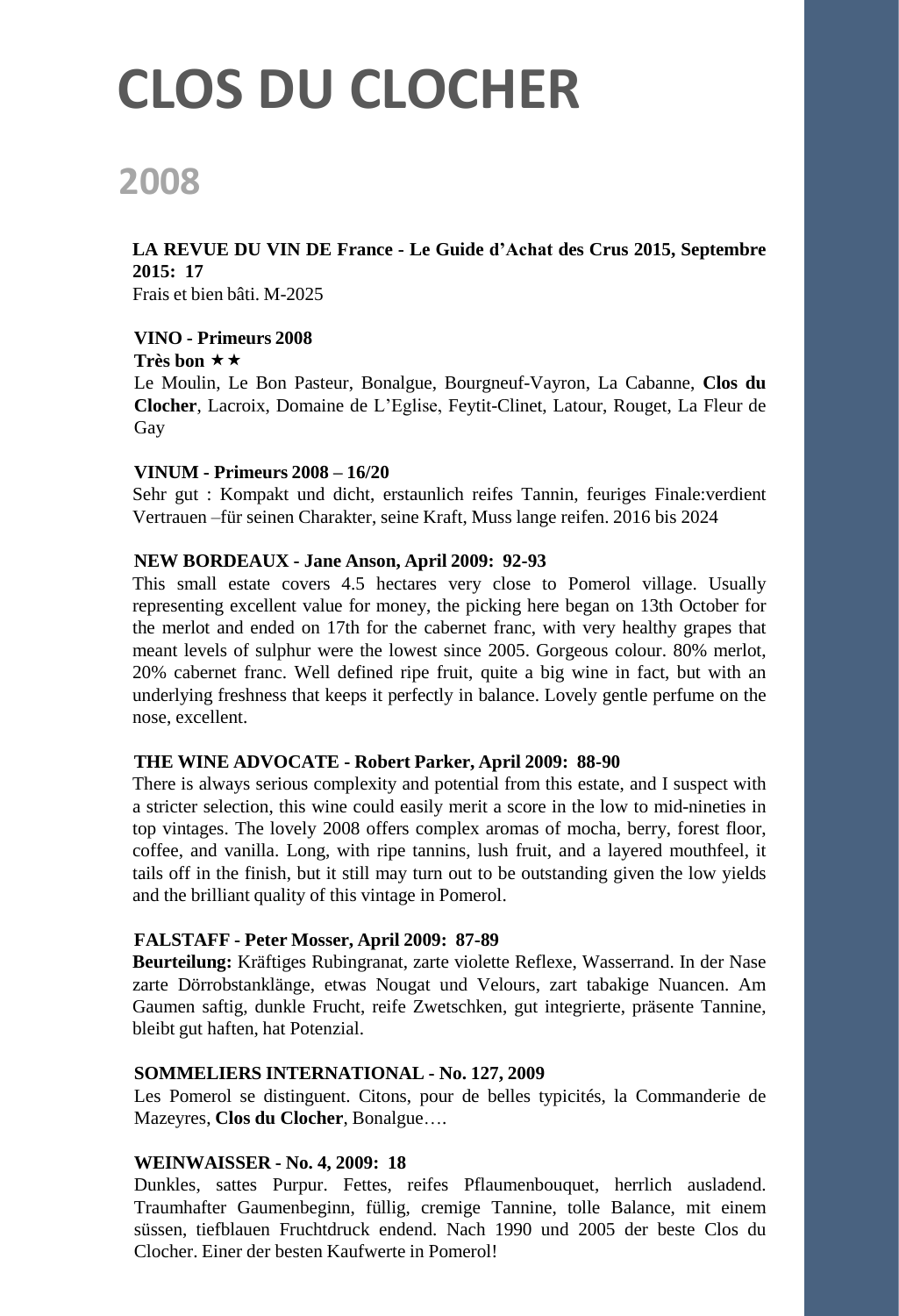### **2008**

#### **THE WINE DOCTOR - April 2009: 16-17**

Nice and birght aromatics on the nose here, with vanilla, black pepper and cream. The palate is very gentle, although more structured through the midpalate, with some overt tannins here. Restrained fruit, gently chewy, certainly attractive. A grippy finish. A touch austere and in need of the cellar for sure.

#### **JANCISROBINSON.COM - April 2009: 16,5**

Drink 2012- 16 Ripe and meaty. Savoury, dark and dry on the palate. Firm and meaty with thick ripe tannins. Not my favourite style but distinctive.

#### **TAST - April 2009: 16**

Sur la réserve, ce Clos a du fond et une matière qui s'affinera avec le temps, on le retrouvera dans cinq ans.

#### **JEAN-MARC QUARIN - April, 2009: 15,25**

La couleur est belle, d'intensité normale. Le nez fruité, frais, mûr, sent la cerise. Belle entrée en bouche moelleuse, le vin se développe velouté et même crémeux au toucher. Le milieu de bouche est construit et la finale s'achève longue, aromatique, et très fruitée. Le bois actuellement présent se fondra à l'élevage

#### **LE POINT - May 2009: 14**

Fermé, sucrosité, bouche un peu tassée, trop extraite, pointe d'amertume en finale. On devine la race d'un beau terroir derrière.

 $Q=2015$   $G=18$  ans

#### **HARALS ECKER - May 2009**

\*\*\* reintöniges, verschlossenes Bukett; Neuholznote; lieblich mit Länge, würzig, zartfruchtig; früh aufkommende, noch leicht gedrungene Tannine, Schokogoût; frischer, fruchtiger, zartbitterer Abgang.

#### **WINE SPECTATOR - February 2011: 90**

Broad and flesh**T**y, with inviting tobacco, cocoa, mulled plum and dark currant notes allied to velvety structure that carries it all nicely on the finish. Merlot and Cabernet Franc. Drink now through 2013. 1,617 cases made. *–JM*

#### **DECANTER - Le guide d'achat des crus 2013, September 2013: 17**

Frais et bien bâti. 2015-2025